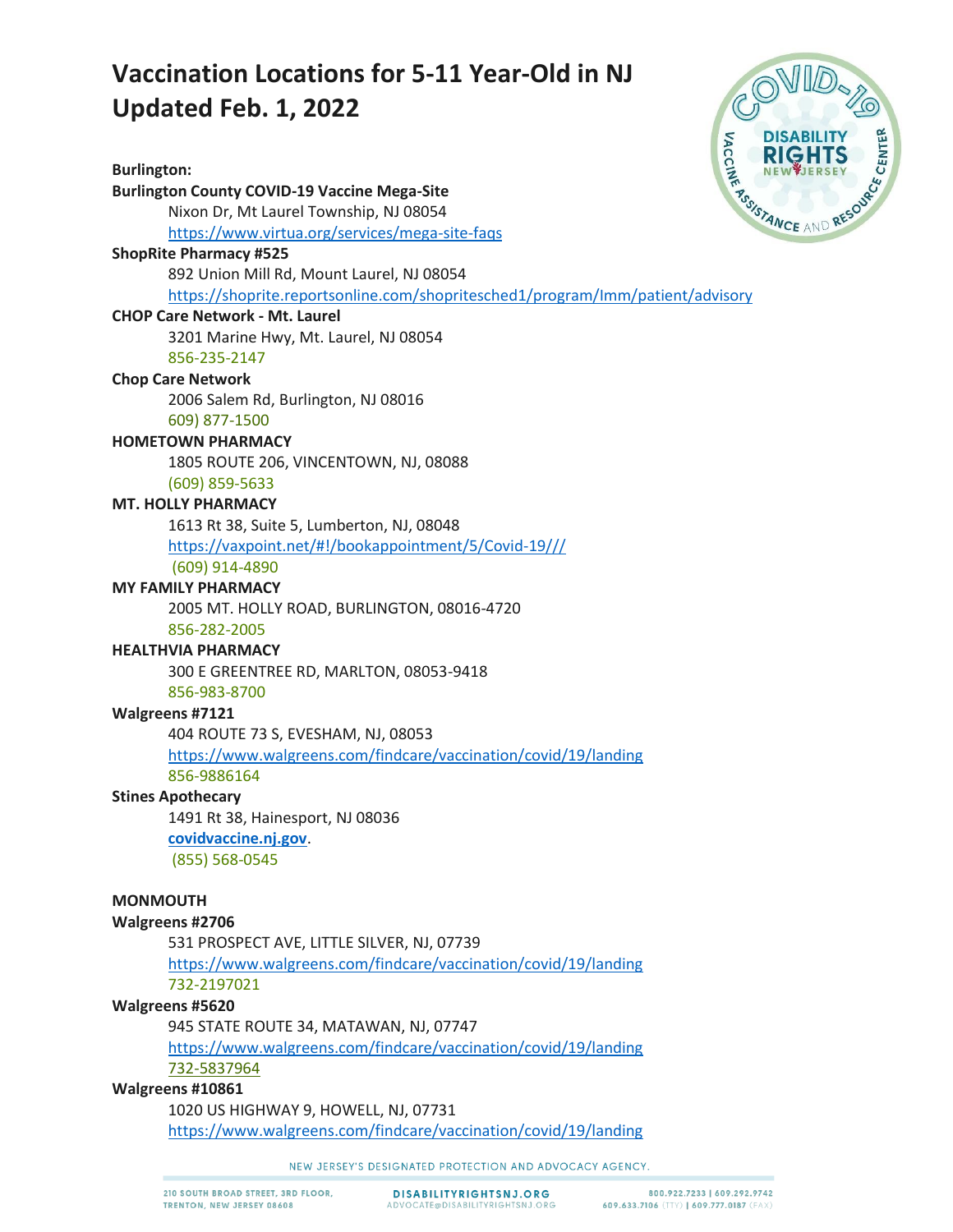339 MATAWAN RD, MATAWAN, NJ, 07747

<https://www.walgreens.com/findcare/vaccination/covid/19/landing> 732-7059254

### **Walgreens #19420**

2000 HIGHWAY 35, OAKHURST, NJ, 07755

<https://www.walgreens.com/findcare/vaccination/covid/19/landing> 732-6950961

## **Walgreens #19234**

2006 HIGHWAY 35, SPRING LAKE, NJ, 07762 <https://www.walgreens.com/findcare/vaccination/covid/19/landing>

# 732-2820719

### **Walgreens #13862**

2 GORDONS CORNER RD, MANALAPAN, NJ, 07726

<https://www.walgreens.com/findcare/vaccination/covid/19/landing> 732-4461419

### **Walgreens #12441**

81 US HIGHWAY 9, ENGLISHTOWN, NJ, 07726

**<https://www.walgreens.com/findcare/vaccination/covid/19/landing>** 732-9721024

**Walgreens #19757**

78 LEONARDVILLE RD, BELFORD, NJ, 07718

<https://www.walgreens.com/findcare/vaccination/covid/19/landing> 732-4719044

## **Walgreens #19278**

901 MAIN STREET, ASBURY PARK, NJ, 07712

<https://www.walgreens.com/findcare/vaccination/covid/19/landing> 732-7745100

## **Costco Wholesale Corporation #1093**

18 ROUTE 9 NORTH, Morganville, NJ 07751

## **CentraState Medical Center**

901 W Main St, Freehold, NJ 07728middle

#### **(732) 431-2000**

## **MIDDLETOWN PEDIATRICS**

529 STATE ROUTE 35, RED BANK, NJ, 07701

732-741-9800

## **Walgreens #19812**

140 WATER STREET, RED BANK, NJ, 07701

<https://www.walgreens.com/findcare/vaccination/covid/19/landing> 732-7473727

## **Riverview Medical Center**

1 Riverview Plz, Red Bank, NJ 07701

<https://www.hackensackmeridianhealth.org/en/covid19/schedule> (732) 741-2700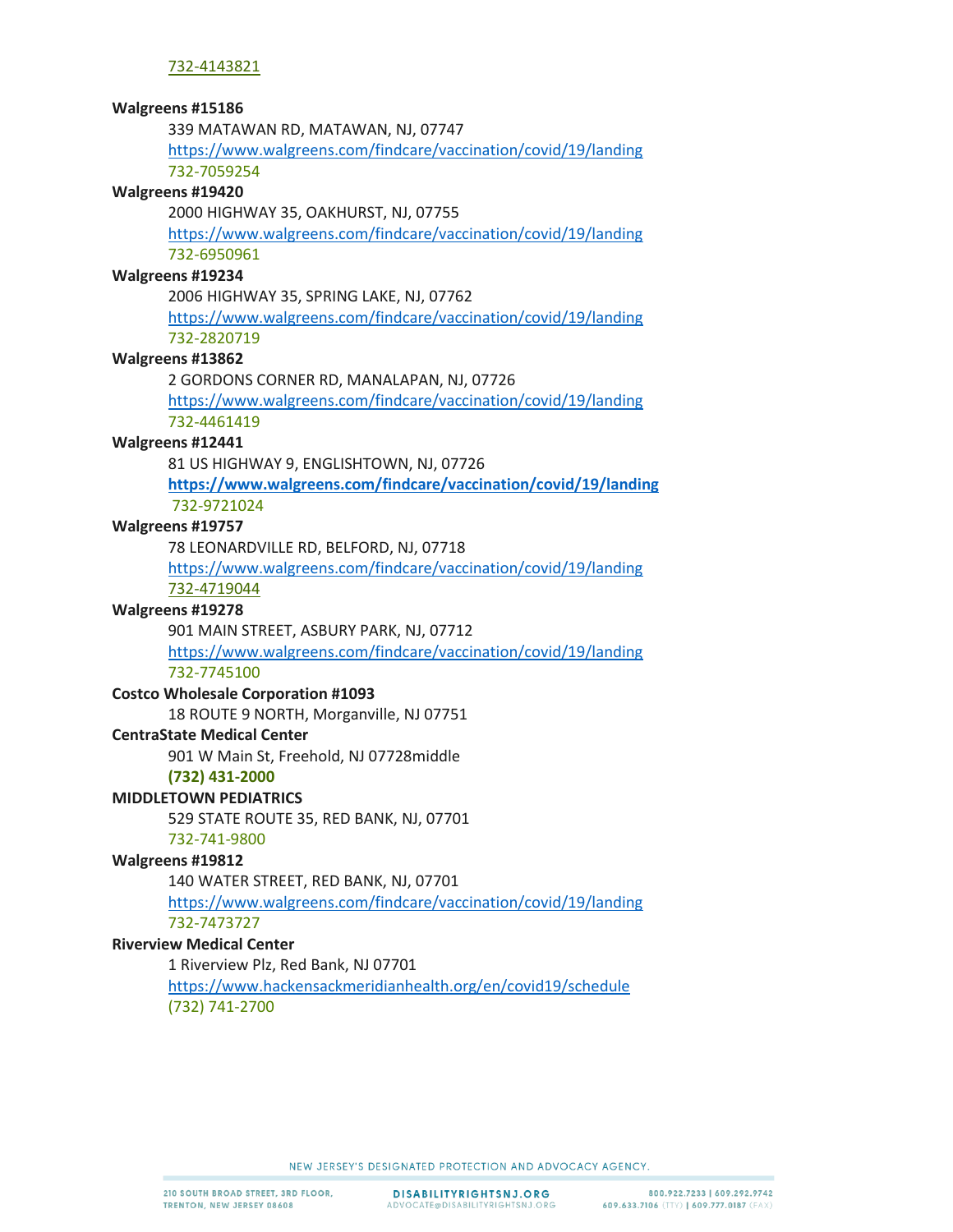## **Monmouth Medical Center**

300 2nd Ave, Long Branch, NJ 07740 <https://www.rwjbh.org/patients-visitors/patient-portal/mychart/>

## **Walgreens #5201**

216 STATE ROUTE 36, WEST LONG BRANCH, NJ, 07764

<https://www.walgreens.com/findcare/vaccination/covid/19/landing> 732-7282283

## **THE CHILDREN'S HEALTH CENTER**

941 STATE ROUTE 35, MIDDLETOWN, NJ, 07748

732-264-6070

# **VNA OF CENTRAL JERSEY, INC**

23 MAIN ST, HOLMDEL, NJ, 07733

732-272-6760

## **MONMOUTH FAMILY HEALTH CENTER**

270 BROADWAY, LONG BRANCH, NJ, 07740

# <https://www.mfhcnj.org/>

# **JERSEY SHORE MEDICAL CENTER**

1945 STATE ROUTE 33, NEPTUNE, NJ, 07753

(732) 897-7979

## **Ocean Health Initiatives**

10 Stockton Dr, Toms River, NJ 08755 <https://ohinj.org/vaccine-consent-landing/> 732) 363-6655

# **Allentown Family Medicine**

173 Walnford Road. Allentown, New Jersey 08501

# (609) 259-7400

# **RAMTOWN PHARMACY**

145 NEWTONS CORNER RD, HOWELL, NJ, 07731

[https://scrcxp.pdhi.com/Portal/Member/d1e1f5d5-007f-4167-b8d1-](https://scrcxp.pdhi.com/Portal/Member/d1e1f5d5-007f-4167-b8d1-1ea83cb3b215/?qitq=a8346850-36f4-4fbc-9b79-312d6cce015f&qitp=f04956b9-9c9f-45c5-8919-90906d9a78b6&qitts=1632990692&qitc=pdhi&qite=covid19vaccination&qitrt=Safetynet&qith=f9195922486d16f49d668d1594d28000) [1ea83cb3b215/?qitq=a8346850-36f4-4fbc-9b79-312d6cce015f&qitp=f04956b9-9c9f-45c5-8919-](https://scrcxp.pdhi.com/Portal/Member/d1e1f5d5-007f-4167-b8d1-1ea83cb3b215/?qitq=a8346850-36f4-4fbc-9b79-312d6cce015f&qitp=f04956b9-9c9f-45c5-8919-90906d9a78b6&qitts=1632990692&qitc=pdhi&qite=covid19vaccination&qitrt=Safetynet&qith=f9195922486d16f49d668d1594d28000) [90906d9a78b6&qitts=1632990692&qitc=pdhi&qite=covid19vaccination&qitrt=Safetynet&qith=f](https://scrcxp.pdhi.com/Portal/Member/d1e1f5d5-007f-4167-b8d1-1ea83cb3b215/?qitq=a8346850-36f4-4fbc-9b79-312d6cce015f&qitp=f04956b9-9c9f-45c5-8919-90906d9a78b6&qitts=1632990692&qitc=pdhi&qite=covid19vaccination&qitrt=Safetynet&qith=f9195922486d16f49d668d1594d28000) [9195922486d16f49d668d1594d28000](https://scrcxp.pdhi.com/Portal/Member/d1e1f5d5-007f-4167-b8d1-1ea83cb3b215/?qitq=a8346850-36f4-4fbc-9b79-312d6cce015f&qitp=f04956b9-9c9f-45c5-8919-90906d9a78b6&qitts=1632990692&qitc=pdhi&qite=covid19vaccination&qitrt=Safetynet&qith=f9195922486d16f49d668d1594d28000) 732-840-3109

### **Passaic**

## **WELLNESS CARE PHARMACY**

1926 UNION VALLEY RD, HEWITT, NJ, 07421

201-341-1938

## **Walgreens #11507**

1502 UNION VALLEY RD, WEST MILFORD, NJ, 07480

<https://www.walgreens.com/findcare/vaccination/covid/19/landing> 973-7283172

## **Walgreens #13083**

447 BELMONT AVE, HALEDON, NJ, 07508

<https://www.walgreens.com/findcare/vaccination/covid/19/landing> 973-3892370

## **Walgreens #13863**

228 BROWERTOWN RD., LITTLE FALLS, NJ, 07424 <https://www.walgreens.com/findcare/vaccination/covid/19/landing> 973-7749001

NEW JERSEY'S DESIGNATED PROTECTION AND ADVOCACY AGENCY.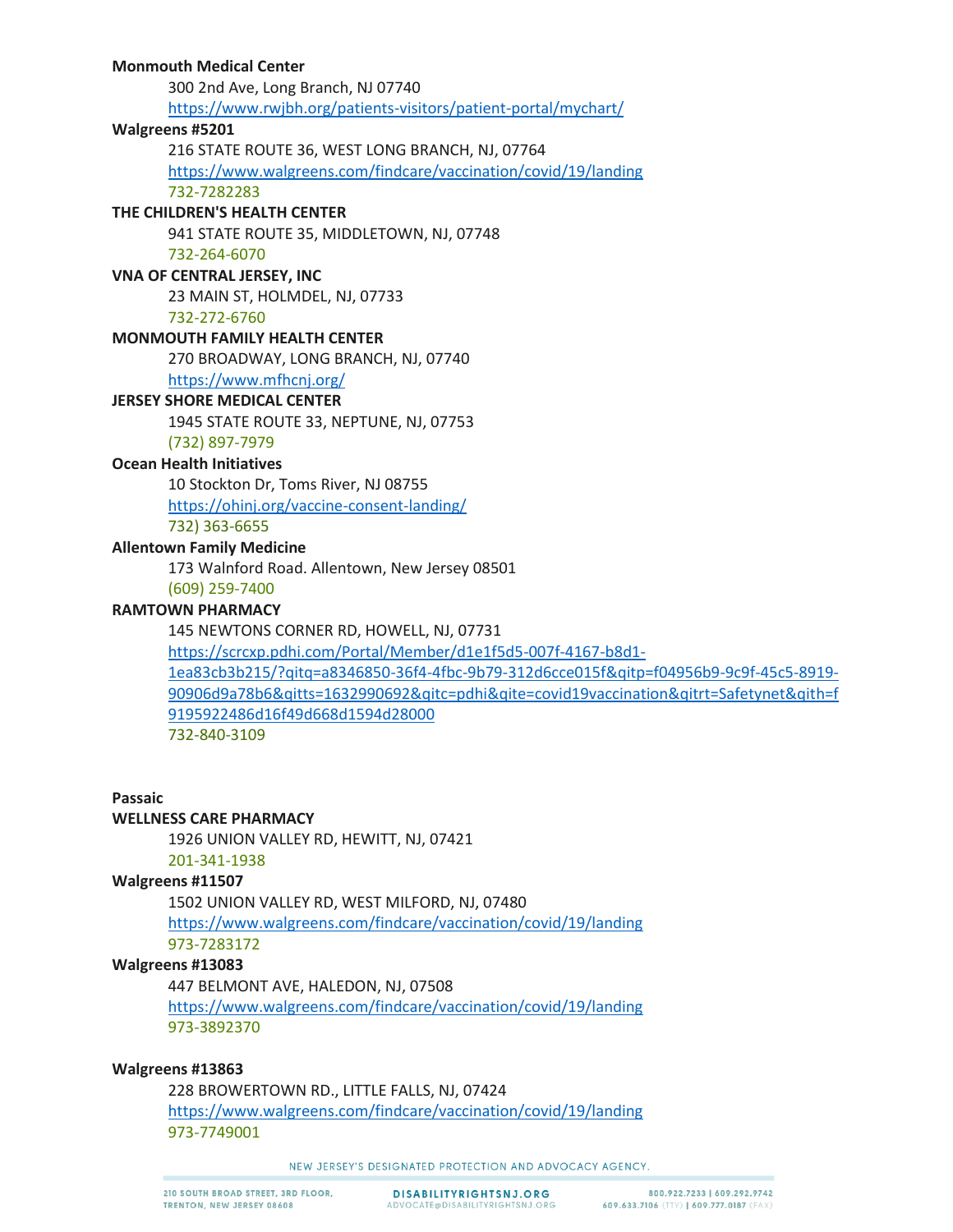| 325 LAFAYETTE AVE, HAWTHORNE, NJ, 07506                                          |
|----------------------------------------------------------------------------------|
| https://www.walgreens.com/findcare/vaccination/covid/19/landing                  |
| 973-4235500                                                                      |
| Walgreens #19467                                                                 |
| 1460 STATE ROUTE 23, WAYNE, NJ, 07470                                            |
| https://www.walgreens.com/findcare/vaccination/covid/19/landing                  |
| 973-6331057                                                                      |
| <b>St. Joseph's University Medical Center</b>                                    |
| 703 Main Street Paterson                                                         |
| (732) 431-2000                                                                   |
| <b>Saint Mary's General Hospital</b>                                             |
| 350 Blvd, Passaic, NJ 07055                                                      |
| 973-365-4543                                                                     |
| <b>ShopRite Pharmacy of Little Falls</b>                                         |
| 171 Browertown Rd, Little Falls, NJ 07424                                        |
| https://vaccines.shoprite.com/                                                   |
| 973-256-1559                                                                     |
| <b>Wayne Health Department</b>                                                   |
| 475 Valley Rd, Wayne, NJ 07470                                                   |
| https://www.waynetownship.com/covid-19-vaccine.html                              |
| (973) 694-1800                                                                   |
| Riverside Medical Group - 675 Broadway Paterson                                  |
| 675 Broadway Ave, Paterson, NJ 07514                                             |
| https://www.riversidemedgroup.com/important-announcement-for-healthcare-workers/ |
| 973-523-1213                                                                     |
| <b>LAKEVIEW PEDIATRICS</b>                                                       |
| 266 LAKEVIEW AVENUE, CLIFTON, 07011                                              |
| 973-340-6225                                                                     |
| Walgreens #7794                                                                  |
| 601 PASSAIC AVE, CALDWELL, NJ, 07006                                             |
| https://www.walgreens.com/findcare/vaccination/covid/19/landing                  |
| 973-5751299                                                                      |
| <b>KIND CARE PEDIATRIC CENTER- PASSAIC</b>                                       |
| 63 CENTRAL AVE, PASSAIC, 07055-8406                                              |
| 973-574-8688                                                                     |
| WOODLAND PARK PEDIATRICS P.C.                                                    |
| 214 LACKAWANNA AVE, LITTLE FALLS, 07424-2976                                     |
| 973-582-0644                                                                     |
| <b>ALPHA CARE PEDIATRICS LLC</b>                                                 |
| 124 GREGORY AVE, PASSAIC, 07055-4806                                             |
| 973-471-4440                                                                     |
| <b>MARIE EMMA B. ALVAREZ MD</b>                                                  |
| 1455 Main Ave, Clifton, NJ 07011, CLIFTON, 07011-2127                            |
| 862-225-9852                                                                     |
| <b>NUHEIGHTS PEDIATRICS BRIGHTON WELL</b>                                        |
| 2 BRIGHTON ROAD STE 404, CLIFTON, 07012-1604                                     |
| 973-250-2970                                                                     |
| RMG PED 145 MAIN AVE PASSAIC                                                     |
| 145 MAIN AVE STE 203, PASSAIC, 07055-5447                                        |
| 973-591-1600                                                                     |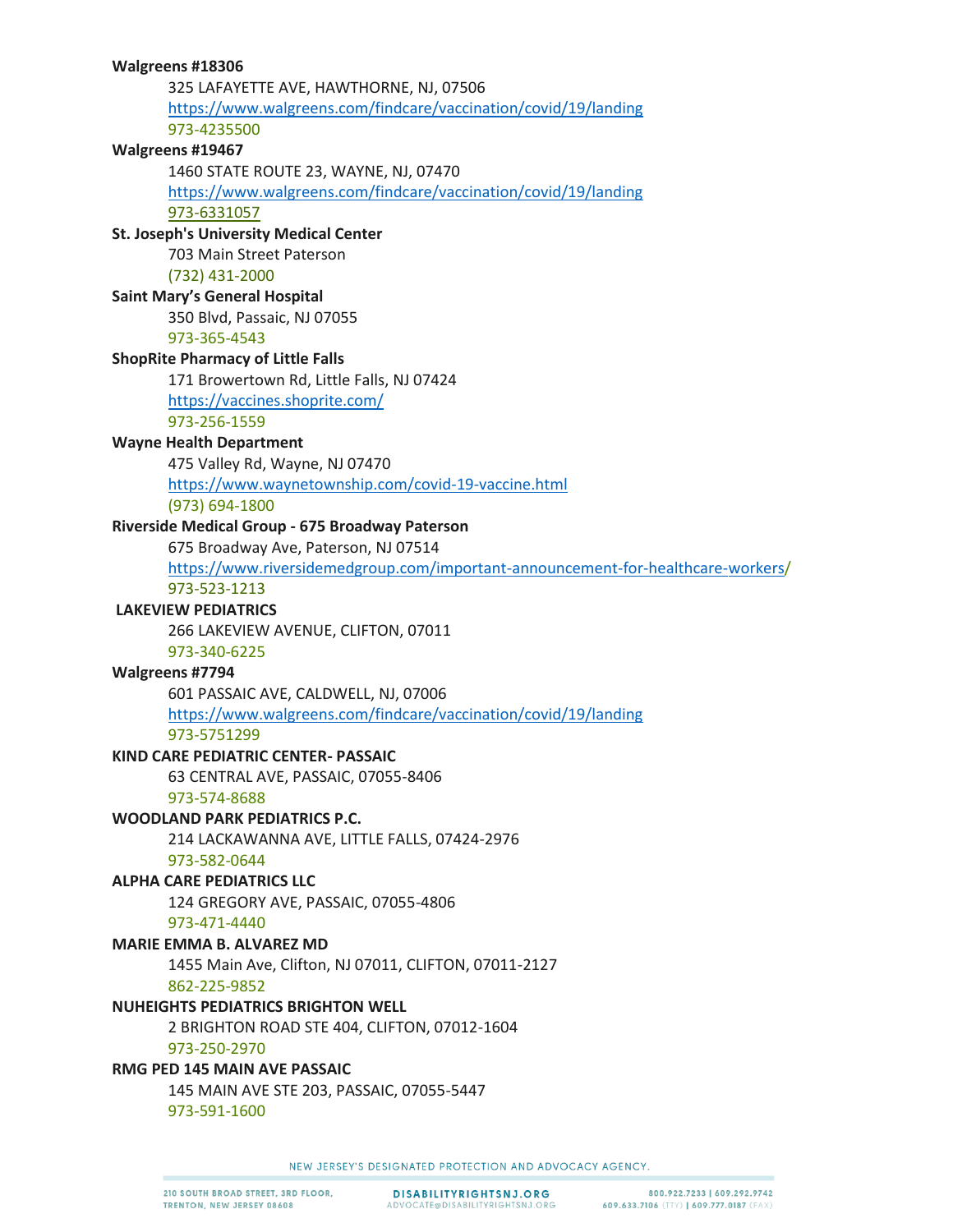### **CUREMED PHARMACY**

353 CROOKS AVE, CLIFTON, NJ, 07011 <https://www.curemedpharmacy.com/covid-19-vaccines> 862-225-9432

## **GREEN APPLE PHARMACY**

1145 MAIN AVE, CLIFTON, NJ, 07011

<https://scheduling.bestrxconnect.com/Covid19>

(973) 900-6660

# **VALLEY PHARMACY 791 HAMBURG TURNPIKE**

791 HAMBURG TPKE, WAYNE, NJ, 07470

<https://www.mygnp.com/pharmacies/programs/covid-19-vaccine/>

973-832-7200

# **NJ MEDICAL PROFESSIONALS**

991 MAIN ST, PATERSON, NJ, 07503

201-234-7527

# **WELLCARE PHARMACY LLC**

693 E 18TH ST, PATERSON, NJ, 07501

917-751-9310

#### **Rite Aid #1736**

#### **1366 Clifton Avenue, Clifton, NJ, 07012**

**<https://www.riteaid.com/pharmacy/scheduler>**

**(800)-748-3243**

#### **Walgreens #4162**

835 VAN HOUTEN AVE, CLIFTON, NJ, 07013

<https://www.walgreens.com/findcare/vaccination/covid/19/landing>

973-2499280

## **Hospital Pharmacy**

544 Market Street, Paterson, Paterson, NJ 07513

**[Covidvaccine.nj.gov](https://covidvaccine.nj.gov/)**. (855) 568-0545

#### **Sheefa Pharmacy**

1040 Main Street, Paterson, NJ 07503 **[Covidvaccine.nj.gov](https://covidvaccine.nj.gov/)**. (855) 568-0545

#### **Park Ave Pharmacy**

107 Park Ave, Paterson, NJ 07470 **[Covidvaccine.nj.gov](https://covidvaccine.nj.gov/)**. (855) 568-0545

#### **Walgreens #12792**

350 PREAKNESS AVE, PATERSON, NJ, 07502 <https://www.walgreens.com/findcare/vaccination/covid/19/landing> 973-5951075

#### **Walgreens #5005**

639 E 18TH ST, PATERSON, NJ, 07501 <https://www.walgreens.com/findcare/vaccination/covid/19/landing> 973-9258885

# **Middlesex PARLIN PHARMACY**

499 ERNSTON RD, PARLIN, NJ, 08859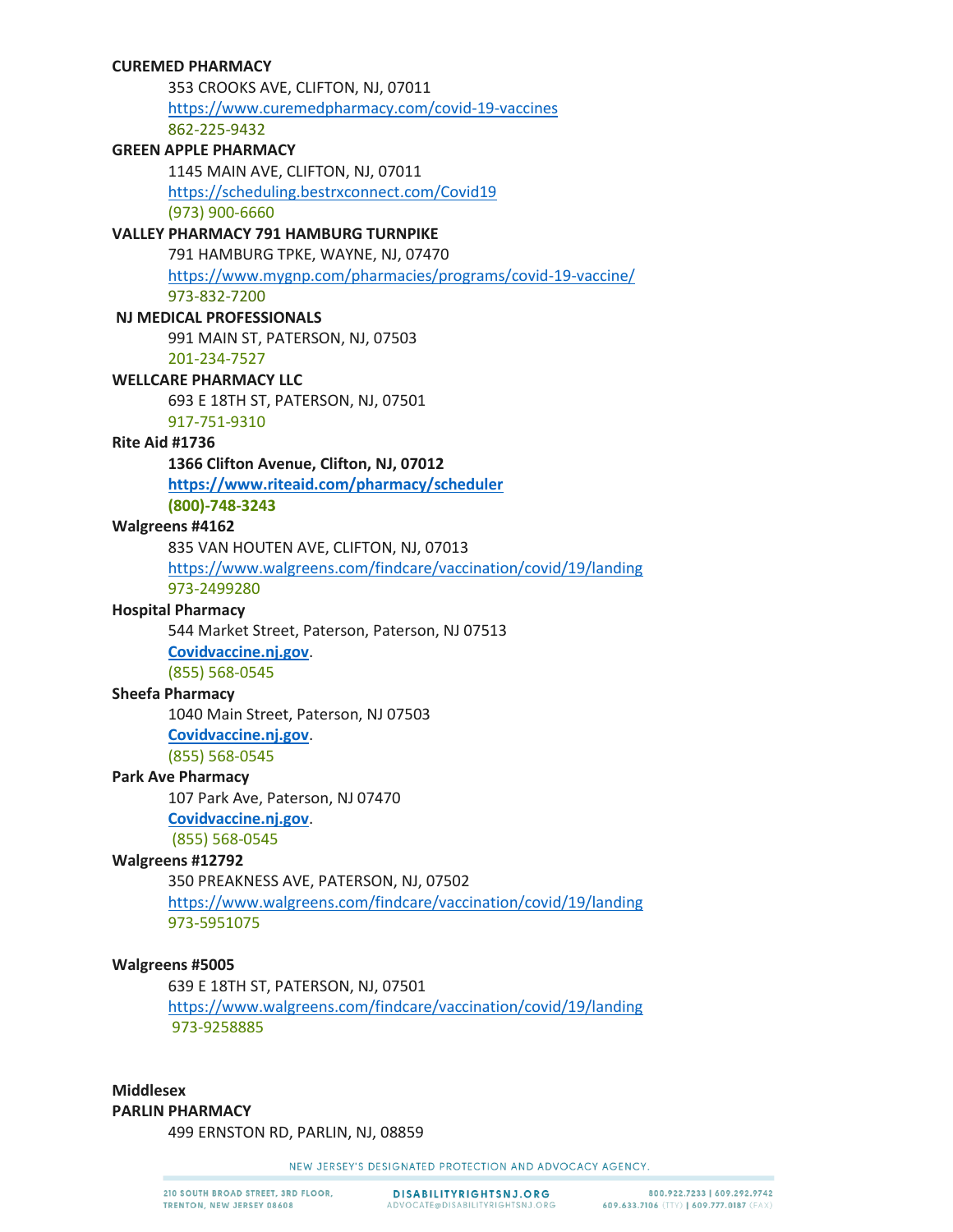[https://rxvaccine.signetic.com/service/fea3a6d6-d164-ec11-8f8f-000d3a543e19?l](https://rxvaccine.signetic.com/service/fea3a6d6-d164-ec11-8f8f-000d3a543e19?lang=en)ang=en 732-822-6803

## **POINT OF CARE PHARMACY**

333 FORSGATE DR, MONROE TOWNSHIP, NJ, 08831 [https://www.pointofcarenj.com/#](https://www.pointofcarenj.com/)

732-641-2664

## **Raritan Bay Medical Center Old Bridge**

1 Hospital Plaza, Old Bridge, NJ 08857 <https://www.hackensackmeridianhealth.org/en/covid19> (844) 494-4325

### **Middlesex County Fire Academy** 1001 Fire Academy Drive Sayreville

[https://covidscheduling.middlesexcountynj.gov/vaccine/vaccine\\_availability](https://covidscheduling.middlesexcountynj.gov/vaccine/vaccine_availability) (732) 745-3100

### **Walgreens #19396**

231 PROSPECT STREET, SOUTH RIVER, NJ, 08882

<https://www.walgreens.com/findcare/vaccination/covid/19/landing> 732-2547777

### **Walgreens #17743**

314 APPLEGARTH ROAD, MONROE TOWNSHIP, NJ, 08831 <https://www.walgreens.com/findcare/vaccination/covid/19/landing> 609-6553101

## **Ray Pharmacy**

187 North Ave, Dunellen, NJ 8812

**[Covidvaccine.nj.gov](https://covidvaccine.nj.gov/)**.

(855) 568-0545

# **Pfizer - Star Pharmacy**

4 Brunswick Ave, Edison, NJ 08817

**[Covidvaccine.nj.gov](https://covidvaccine.nj.gov/)**.

(855) 568-0545

# **KHAN, SOHAILA MD**

11 BURLEW PL, PARLIN, NJ, 08859

732-432-9239

#### **PATEL, GAURANG MD- COLONIA**

1500 SAINT GEORGES AVE, AVENEL, NJ, 07001 732-516-9868

#### **COLONIA NATURAL PHARMACY**

515 INMAN AVENUE, COLONIA, 07067

#### 732-381-3400

## **RONALD M FRANK, MDPA DBA GREENBROOK**

328 GREENBROOK RD, DUNELLEN, NJ, 08812 (732) 356-0266

## **SURESH PATEL, MD PA- PROGRESS ST**

34 PROGRESS ST, EDISON, NJ, 08820 908-561-5700

# **CENTRAL JERSEY PEDIATRICS**

1300 How Ln, North Brunswick Township, NJ 08902 (732) 247-1510

# **KISHEN, ANITA MD LLC COLONIA**

795 Inman Ave , Colonia NJ 07060

732 396 0700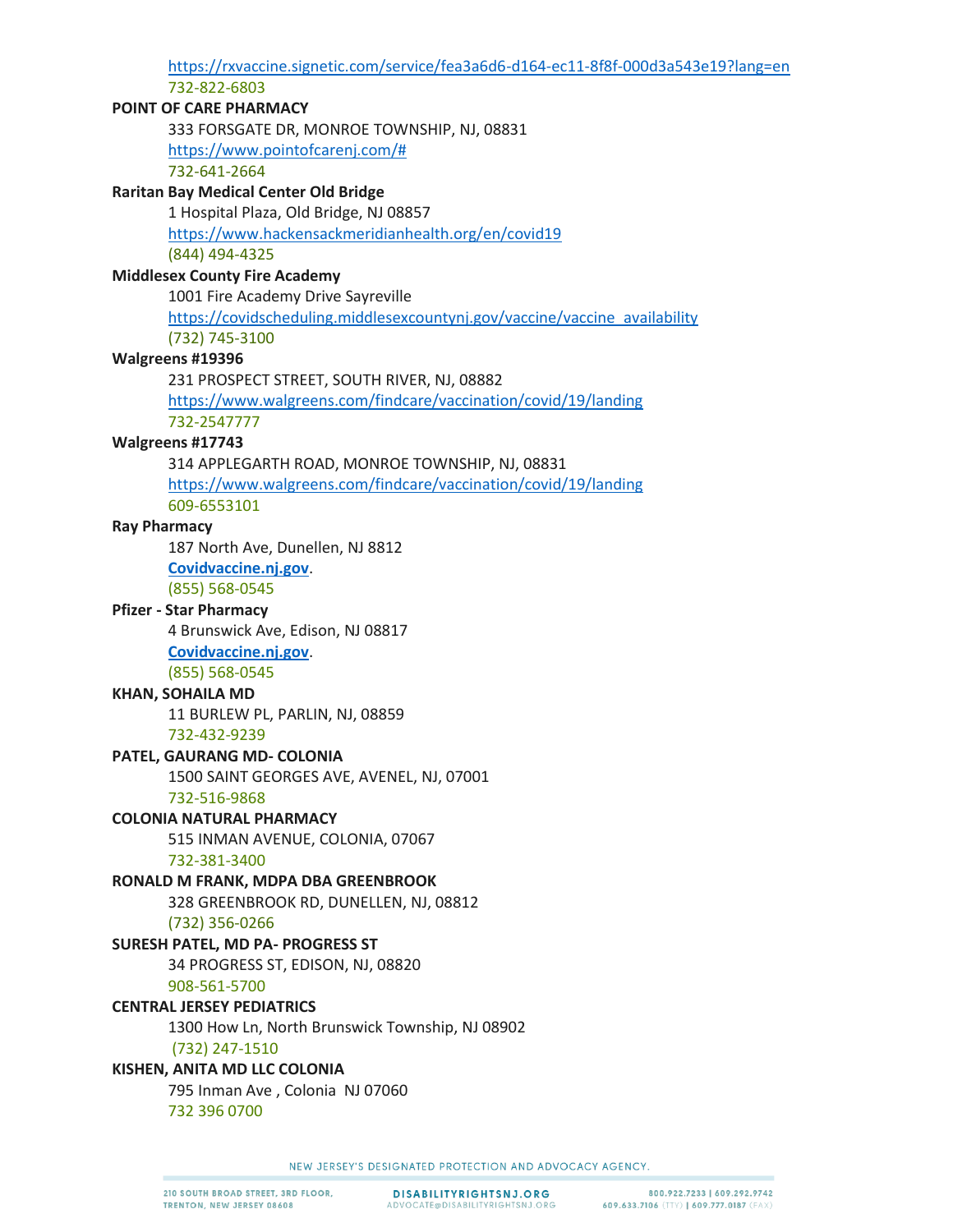# **GORDINA, ALLA MD** 7 AUER CT, EAST BRUNSWICK, 08816-5829 732-432-7777 **NEW BRUNSWICK PHARMACY LLC** 159 FRENCH ST, NEW BRUNSWICK, 08901-2341 732-418-1100 **CHILD HEALTH ASSOCIATES** 666 PLAINSBORO RD, PLAINSBORO, 08536 609-750-1521 MY WHOLE CHILD PEDIATRICS- EDISON 652 AMBOY AVE, EDISON, 08837-3559 732-738-1341 **Ivy Pediatrics PA East Brunswick** 7 BRUNSWICK WOODS DR, EAST BRUNSWICK, 08816-5601 732-432-7337 MY WHOLE CHILD PEDIATRICS- NORTH BRUNSWICK 1555 RUTH RD, NORTH BRUNSWICK, 08902-4073 732-398-0900 RMG PED US 1 EDISON 450850110 1130 ROUTE 1, EDISON, 08817-6348 848-229-3600 **MY WHOLE CHILD PEDIATRICS NEW BRUNS** 330 LIVINGSTON AVE, NEW BRUNSWICK, 08901-3455 732-545-9878 **GAURANG PATEL MD METUCHEN** 326 MAIN ST, METUCHEN, 08840-2431 732-767-0630 **Thomas Antonio MD** 1907 Park Ave #103, South Plainfield, NJ 07080 http://drthomasmdfaap.com/Appointments.html (908) 561-2333 **ShopRite Pharmacy #106** 329 Summerhill Rd, Spotswood, NJ 08884 https://shoprite.reportsonline.com/shopritesched1/program/Imm/Patient/Advisory **HMH JFK University Medical Center** 65 James St, Edison, NJ 08820 https://www.hackensackmeridianhealth.org/en/covid19/schedule **Raritan Bay Medical Center Perth Amboy** 530 New Brunswick Ave Perth Amboy NJ 08861 https://www.hackensackmeridianhealth.org/en/covid19/schedule (844) 494-4325 **ERNEST MARIO SCHOOL OF PHARMACY** 160 Frelinghuysen Road, Piscataway, NJ 08854 https://rutgershealth.org/covid19-vaccine (848) 445-3033 **SHOPRITE PHARMACY #156** 365 CONVERY BLVD, PERTH AMBOY, NJ, 08861 https://shoprite.reportsonline.com/shopritesched1/program/Imm/Patient/Advisory 732-442-4333 **TOWN DRUGS AND SURGICAL** 164 SMITH ST, PERTH AMBOY, NJ, 08861 https://towndrugs.wixsite.com/website

NEW JERSEY'S DESIGNATED PROTECTION AND ADVOCACY AGENCY.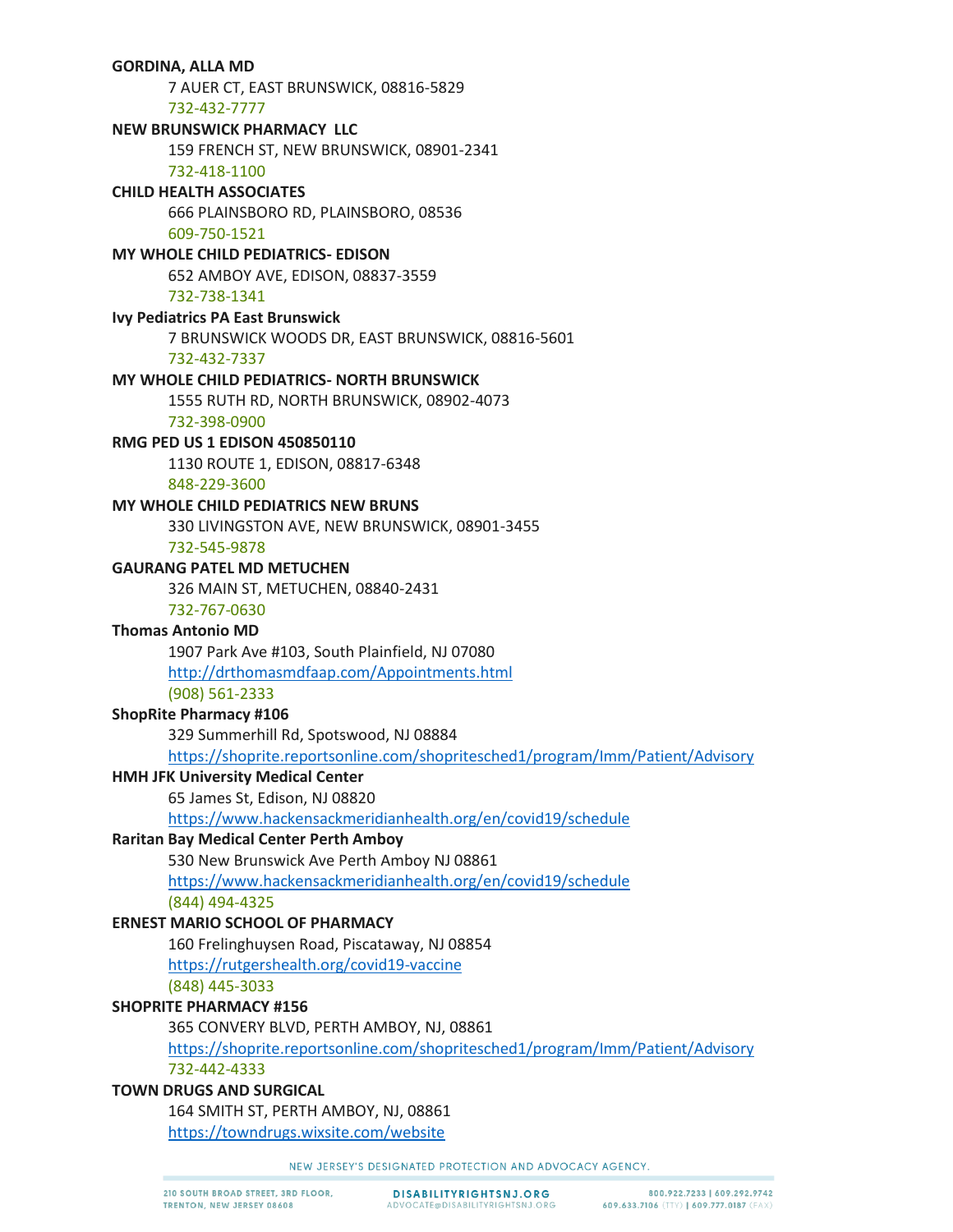#### **Woodbridge Health Department**

2 George Frederick Plz, Woodbridge, NJ 07095

(732) 855-0600

# **UNITE PHARMACY INC**

75 RARITAN AVE HIGHLAND PARK

<https://scheduling.bestrxconnect.com/Covid19>

(848) 209-9007

## **GAURANG PATEL MD LLC PERTH AMBOY**

751 CONVERY BLVD Perth Amboy

(732) 442-6995

# **AMBOY PEDIATRICS**

321 State St, Perth Amboy, NJ 08861 <https://amboypeds.com/services/> (732) 719-4333

### **MID JERSEY PEDIATRICS, PA**

33 Brunswick Woods Drive East Brunswick, NJ 08816

732-257-4330

## **MODERNA- Star pharmacy**

4 Brunswick Ave, Edison, NJ 08817

**[Covidvaccine.nj.gov](https://covidvaccine.nj.gov/)**.

(855) 568-0545

### **Walgreens #2593**

1197 AMBOY AVE, EDISON, NJ, 08837

<https://www.walgreens.com/findcare/vaccination/covid/19/landing>

732-5493875

# **Walgreens #6908**

20 JERSEY AVE, NEW BRUNSWICK, NJ, 08901

<https://www.walgreens.com/findcare/vaccination/covid/19/landing> 732-8469360

#### **Walgreens #9932**

81 PLAINFIELD AVE, EDISON, NJ, 08817 <https://www.walgreens.com/findcare/vaccination/covid/19/landing> 732-9852348

## **Costco Wholesale Corporation #1174**

100 GRAND AVENUE, North Brunswick, NJ 08902

<https://book-costcopharmacy.appointment-plus.com/cx8py0rk/>

## **Rite Aid #1670**

## **76 Smith Street, Perth Amboy, NJ, 08861**

**(800)-748-3243**

**<https://www.riteaid.com/pharmacy/scheduler>**

#### **Rite Aid #407**

**366 George Street, New Brunswick, NJ, 08901**

**(800)-748-3243**

**<https://www.riteaid.com/pharmacy/scheduler>**

#### **Costco Wholesale Corporation #323**

205 VINEYARD ROAD, Edison, NJ 08817

<https://book-costcopharmacy.appointment-plus.com/cx8py0rk/>

#### **Hudson**

#### **Hoboken Department of Health**

308 Willow Ave, Hoboken, NJ 07030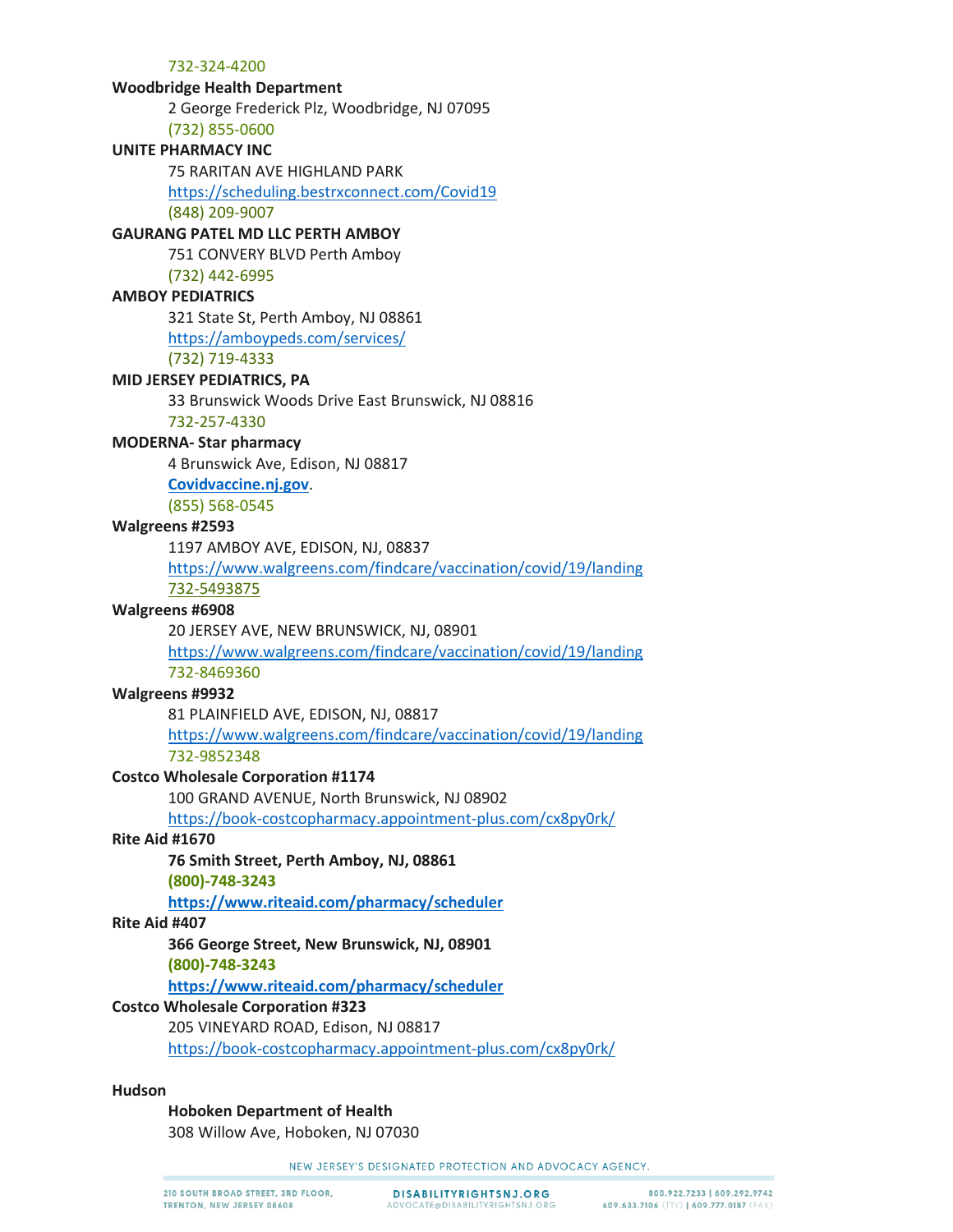https://vaccine.resilhealth.com/medicinemanrx (201) 420-2375 **MMEREOLE HEALTH** 6101 Blvd. East, Ste. 1, West New York, NJ, 07093 (201) 448-2804 **Palisades Medical Center** 7600 River Rd, North Bergen, NJ 07047 https://www.hackensackmeridianhealth.org/en/covid19/schedule (201) 854-5000 **North Hudson Community Action** 714 31st St, Union City, NJ 07087 201) 210-0200 **CARMEN H. LEBRON PEDIATRICS** 75 MONTGOMERY ST STE 401 Jersey City http://www.babystepspediatrics.com/forms **Hudson Occupational and Community Health Services, Inc.** 3300 HUDSON AVE Union City  $(201)$  250-3451 Walgreens #19963 1300 WILLOW AVENUE, HOBOKEN, NJ, 07030 https://www.walgreens.com/findcare/vaccination/covid/19/landing 201-7980558 **TAMER PHARMACY LLC** 701 KENNEDY BLVD STE A, NORTH BERGEN, 07047 201-430-3886 **ULTRA CARE PHARMACYbayonne** 557 Broadway, Bayonne, NJ 07002 (201) 455-8200 **Hudackos Pharmacy** 861 Broadway Bayonne, NJ 07002 https://hudackospharmacy.com/ (201) 436-4488 **BESPOKE HEALTH** 715 SUMMIT AVE, JERSEY CITY, NJ, 07306 https://www.bespokehealthco.com/jersey-age (201) 373-2316 **RMG PED TEN SECAUCUS** 714 10TH ST, SECAUCUS, NJ, 07094 973-582-0644 **BERGENLINE DRUGS** 4923 BERGENLINE AVE, WEST NEW YORK, NJ, 07093 201-867-0615 CITY OF BAYONNE HEALTH DEPARTMENT (Korpi Ice Rink behind Bayonne High School 669 Avenue A Bayonne, NJ 07702 https://www.bespokehealthco.com/bayonne  $(201)$  537-4818 **UNITED PHARMACY WNY LLC** 6014 BERGENLINE AVE, WEST NEW YORK, 07093-1421 201-758-1415 Walgreens #5343 6012 KENNEDY BLVD W, WEST NEW YORK, NJ, 07093 https://www.walgreens.com/findcare/vaccination/covid/19/landing

NEW JERSEY'S DESIGNATED PROTECTION AND ADVOCACY AGENCY.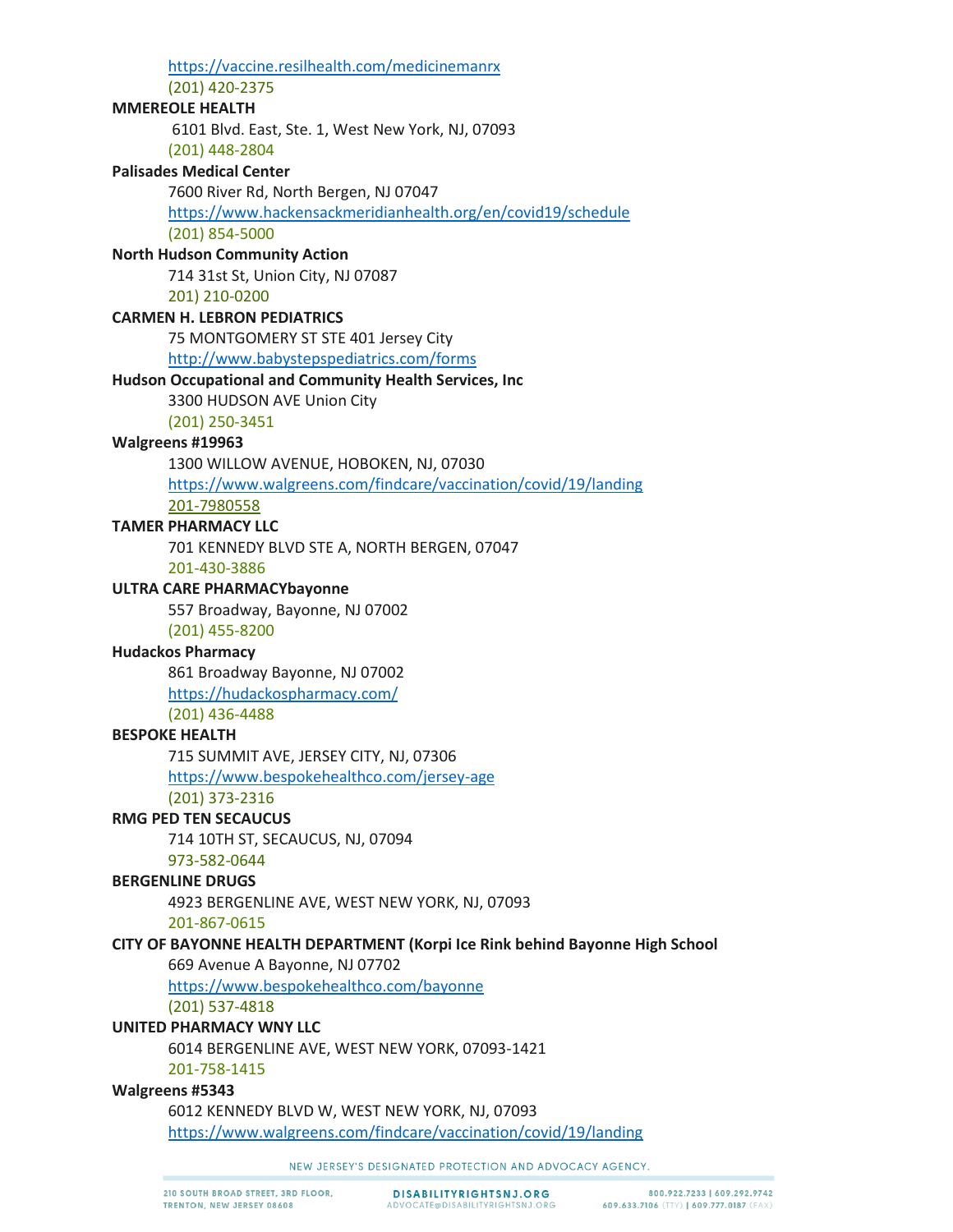201-8699004

#### **ADVOCARE JERSEY HEIGHTS PEDIATRICS**

3526 JOHN F KENNEDY BLVD, JERSEY CITY, 07307-3448 201-653-5933

#### **RMG PED PALSD JRSY CTY 450220140**

324 PALISADE AVE, JERSEY CITY, 07307-1791

## 201-386-1400

## **Rite Aid #4812**

## **981 West Side Avenue, Jersey City, NJ, 07306**

**(800)-748-3243**

**<https://www.riteaid.com/pharmacy/scheduler>**

## **Rite Aid #1661**

## **2859-61 Kennedy Boulevard, Jersey City, NJ, 07306**

**<https://www.riteaid.com/pharmacy/scheduler>**

### **Walgreens #19517**

337 CENTRAL AVE, JERSEY CITY, NJ, 07307

<https://www.walgreens.com/findcare/vaccination/covid/19/landing> 201-6530357

### **Walgreens #6253**

1561 JOHN F KENNEDY BLVD, JERSEY CITY, NJ, 07305

<https://www.walgreens.com/findcare/vaccination/covid/19/landing> 201-3324668

## **ALLCARE PHARMACY**

573 BROADWAY, BAYONNE, 07002-3830

## 973-453-4071

## **BUTTERMAN, CLIFFORD MD**

228 60TH ST, WEST NEW YORK, 07093-5845

201-868-1120

## **RMG PED 506 BDWY BYNN 450290100**

506 BROADWAY, BAYONNE, 07002-3712

## 201-471-7012

## **Walgreens #15368**

1080 BROADWAY, BAYONNE, NJ, 07002

<https://www.walgreens.com/findcare/vaccination/covid/19/landing> 201-6209175

## **Rite Aid #149**

**1097 Broadway, Bayonne, NJ, 07002**

**(800)-748-3243**

**<https://www.riteaid.com/pharmacy/scheduler>**

#### **TRIBECA PEDIATRICS**

74 WASHINGTON ST, HOBOKEN, 07030-4506

# 201-292-5445

## **TRIBECA PEDIATRICS**

74 WASHINGTON ST, HOBOKEN, 07030-4506

## 201-292-5445

## **Hoboken Family Pharmacy**

307 1st Street, Hoboken, NJ 07030 <https://covidvaccine.nj.gov/en-US/>

### **Essex**

#### **Newark Beth Israel Medical Center**

201 Lyons Ave, Newark, NJ 07112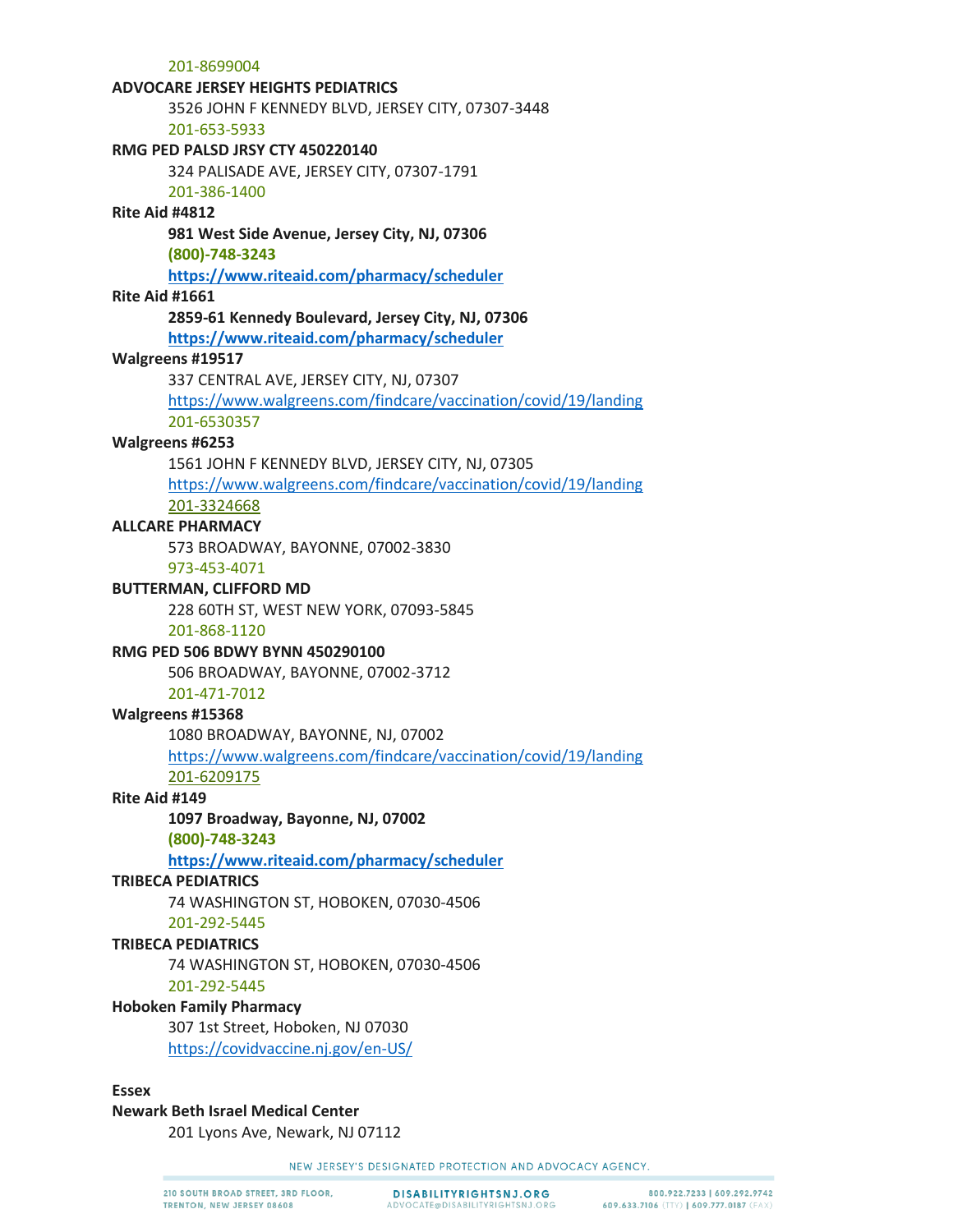[https://www.rwjbh.org/patients-visitors/what-you-need-to-know-about-covid-](https://www.rwjbh.org/patients-visitors/what-you-need-to-know-about-covid-19/schedule-a-vaccine/covid-19-vaccine-appointment-request-form/) 19/schedule-avaccine/covid-19-vaccine-appointment-request-form/

## **Saint Barnabas Medical Center**

68 Old Short Hills Rd, Livingston, NJ 07039

[https://www.rwjbh.org/patients-visitors/what-you-need-to-know-about-covid-](https://www.rwjbh.org/patients-visitors/what-you-need-to-know-about-covid-19/schedule-a-vaccine/covid-19-vaccine-appointment-request-form/) 19/schedule-avaccine/covid-19-vaccine-appointment-request-form/

## **Saint James Health Adult Clinic**

228 Lafayette St, Newark, NJ 07105

<http://saintjameshealth.com/make-appointment/>

# (973) 789-8111

# **Vanguard Medical Group**

271 Grove Ave, Ste A, Verona, NJ 07044 Please call your office for availability or contact the Patient Access Team at [patientaccessteam@vanguardmedgroup.com](mailto:patientaccessteam@vanguardmedgroup.com) or 973-559- 0081

## **Park Avenue Pediatric Associates**

485 Park Ave Orange, NJ 07050

(973) 672-2770

## **Guardy's Pharmacy**

403-409 Bloomfield Ave Newark, 07107 (973) 482-2648

# **UNIVERSAL PEDIATRICS, INC**

169-177 Central Ave. Orange Nj 07050 <https://www.universalpediatricsinc.com/> 973-674-0036

## **INTEGRAL CARE PEDIATRICS LLC**

562 Kingsland St Nutley, NJ 07110

# 973-235-0101

# **Essex University Hospital**

150 Bergen St, Newark, NJ 07103

<https://uhnj.org/covid-19/index.html>

## **Serket Pharmacy LLC**

8 Church St, Montclair, NJ, 07042 <https://www.serketpharmacy.com/> 973-337-6031

# **CITY LIFE CLINIC NEWARK**

44 JONES ST, NEWARK, NJ, 07103 <https://www.solvhealth.com/book-group/3pzqJQ> 908-202-1239

# **CLARA MAAS MEDICAL CENTER**

1 CLARA MAASS DR, BELLEVILLE, NJ, 07109

[https://www.rwjbh.org/patients-visitors/what-you-need-to-know-about-covid-](https://www.rwjbh.org/patients-visitors/what-you-need-to-know-about-covid-19/schedule-a-vaccine/covid-19-vaccine-appointment-request-form/) 19/schedule-a-

vaccine/covid-19-vaccine-appointment-request-form/

973-450-2761

# **ESSEX COUNTY DOH RICHARD CODY ARENA**

560 NORTHFIELD AVE, WEST ORANGE, NJ, 07052

862-881-1138

# **GOLDSON MEDICAL ASSOCIATES YF**

20 VALLEY ST, SOUTH ORANGE, 07079-2810

973-313-1113

## **MILLBURN PEDIATRICS, PA**

159 MILLBURN AVE, MILLBURN, 07041-1825

973-912-0155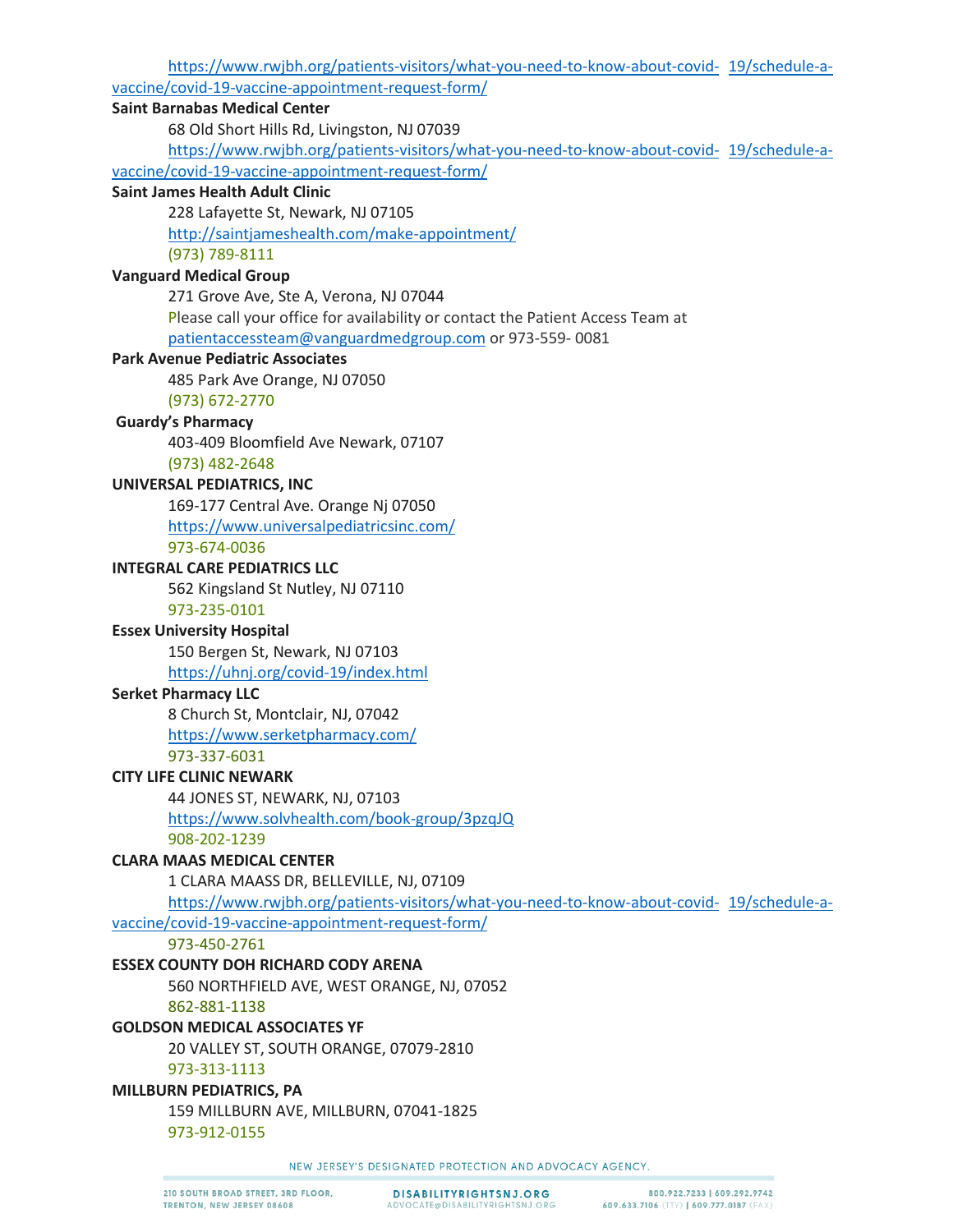601 PASSAIC AVE, CALDWELL, NJ, 07006 <https://www.walgreens.com/findcare/vaccination/covid/19/landing> 973-5751299 **Essex Wellness Plus Pharmacy** 1076 Springfield Ave, Irvington, NJ 07111 (973) 399-1150 **Walgreens #13686** 1633 SPRINGFIELD AVE, MAPLEWOOD, NJ, 07040 <https://www.walgreens.com/findcare/vaccination/covid/19/landing> 973-7617391 **Rite Aid #3697 543 Central Avenue, East Orange, NJ, 07018 (800)-748-3243 <https://www.riteaid.com/pharmacy/scheduler> Rite Aid #1977 35 Mill Road, Irvington, NJ, 07111 (800)-748-3243 <https://www.riteaid.com/pharmacy/scheduler> Rite Aid #1977 35 Mill Road, Irvington, NJ, 07111 (800)-748-3243 <https://www.riteaid.com/pharmacy/scheduler> Walgreens #19670** 139 S ORANGE AVE, SOUTH ORANGE, NJ, 07079 <https://www.walgreens.com/findcare/vaccination/covid/19/landing> 973-2753845 **Sheefa Pharmacy & Wellness Center** 405 Central Ave, East Orange, NJ 07018 (855) 568-0545 **Walgreens #2470** 45 EISENHOWER PKWY, ROSELAND, NJ, 07068 <https://www.walgreens.com/findcare/vaccination/covid/19/landing> 973-3647692 **Walgreens #2849** 45 S LIVINGSTON AVE, LIVINGSTON, NJ, 07039 <https://www.walgreens.com/findcare/vaccination/covid/19/landing> 973-7401166 **Walgreens #3292** 240-250 CENTRAL AVE, ORANGE, NJ, 07050 <https://www.walgreens.com/findcare/vaccination/covid/19/landing> 973-6740733 **Walgreens #6162** 508 MARTIN LUTHER KING, EAST ORANGE, NJ, 07018 <https://www.walgreens.com/findcare/vaccination/covid/19/landing> 973-6726317 **Glen Ridge Pharmacy** 855 bloomfield ave, Glen Ridge, NJ 07028 **[Covidvaccine.nj.gov](https://covidvaccine.nj.gov/)**. (855) 568-0545 **CARDIOLOGY CENTER OF NEW JERSEY** 50 NEWARK AVE, BELLEVILLE, 07109-1136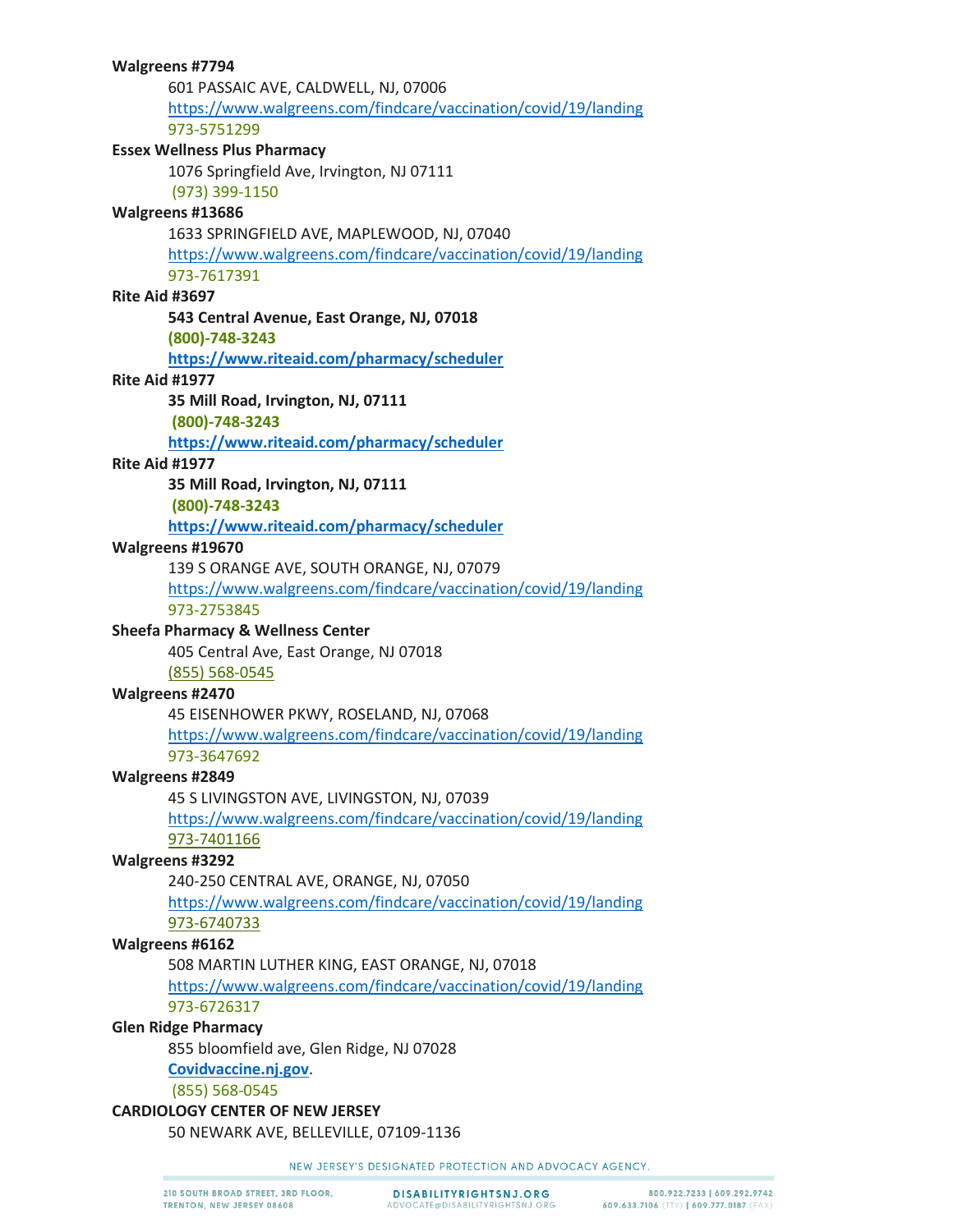973-450-2158

#### **BUONO PEDIATRICS AND WELLNESS**

171 MILLBURN AVE, MILLBURN, 07041-1825

973-912-0400

# **HEALTHY KIDS PEDIATRICS, LLC**

675 FRANKLIN AVENUE, NUTLEY, 07110-1209

#### 844-437-5455

#### **NEW AVENUE PEDIATRICS**

1140 BLOOMFIELD AVE STE 213, CALDWELL, 07006-7126

973-228-6302

#### **NORTH JERSEY COMMUNITY RESEARCH**

393 CENTRAL AVE, NEWARK, 07103-2842

973-483-3444

#### **BLOOMFIELD HEALTH DEPT ADULT CLINIC**

1 MUNICIPAL PLZ, BLOOMFIELD, 07003-3470

# 973-680-4058

# **Komishanes Pharmacy**

199 Styuvesant Ave, Newark, NJ 07106

#### **[Covidvaccine.nj.gov](https://covidvaccine.nj.gov/)**.

(855) 568-0545

### **Walgreens #12064**

361 BERGEN ST, NEWARK, NJ, 07103 <https://www.walgreens.com/findcare/vaccination/covid/19/landing> 732-8272904

#### **Walgreens #18252**

140 FERRY ST, NEWARK, NJ, 07105

<https://www.walgreens.com/findcare/vaccination/covid/19/landing> 973-3442982

#### **Walgreens #3146**

561-579 IRVINGTON AVE, NEWARK, NJ, 07106

<https://www.walgreens.com/findcare/vaccination/covid/19/landing> 973-3730387

#### **Rite Aid #10402**

**104 12th Avenue, Newark, NJ, 07107**

**(800)-748-3243**

**<https://www.riteaid.com/pharmacy/scheduler>**

## **Ocean**

### **Rite Aid #10465**

**480 Route 9 South, Little Egg Harbor, NJ, 08087**

**(800)-748-3243**

**<https://www.riteaid.com/pharmacy/scheduler>**

## **Medical Mall Pharmacy**

9 Hospital Dr, Toms River, NJ 08755

**[Covidvaccine.nj.gov](https://covidvaccine.nj.gov/)**.

(855) 568-0545

## **Hackensack Meridian Village Pharmacy**

27 South Cooks Bridge Rd, Jackson, NJ 08527

# **[Covidvaccine.nj.gov](https://covidvaccine.nj.gov/)**.

(855) 568-0545

# **PLUMSTED PHARMACY**

28 BRINDLETOWN RD, NEW EGYPT, NJ, 08533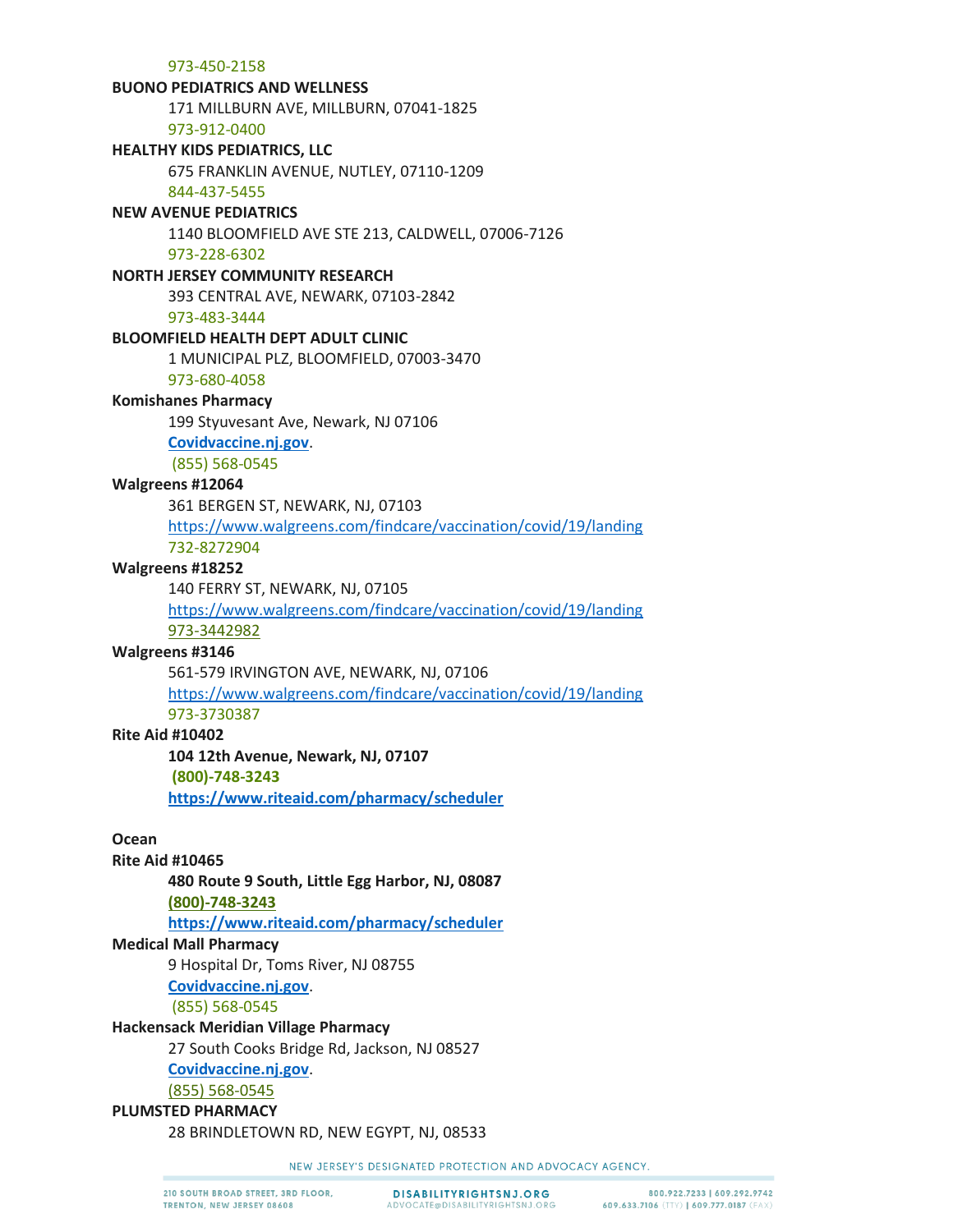| https://www.plumstedpharmacy.com/information-about-covid-vaccinations                     |  |
|-------------------------------------------------------------------------------------------|--|
| (609) 758-8829                                                                            |  |
| <b>Ocean Medical Center</b>                                                               |  |
| 425 Jack Martin Blvd, Brick, NJ 08724                                                     |  |
| https://www.hackensackmeridianhealth.org/en/covid19/schedule                              |  |
| (732) 836-4144                                                                            |  |
| <b>Monmouth Medical Center Southern Campus</b>                                            |  |
| 600 River Ave, Lakewood, NJ 08701                                                         |  |
| https://www.rwjbh.org/patients-visitors/what-you-need-to-know-about-covid- 19/schedule-a- |  |
| vaccine/covid-19-vaccine-appointment-request-form/                                        |  |
| <b>Ocean Community Medical Center</b>                                                     |  |
| 99 State Rte 37, Toms River, NJ 08753                                                     |  |
| https://mychart.rwjbh.org/MyChart/Authentication/Login?                                   |  |
| <b>CENTER FOR HEALTH EDUCATION, MEDICI</b>                                                |  |
| 1771 MADISON AVE, LAKEWOOD, NJ, 08701                                                     |  |
| https://www.chemedhealth.org/news/519/covid-vaccine-scheduling-information/               |  |
| 732-364-2144                                                                              |  |
| MONMOUTH COUNTY REGIONAL HEALTH ADU                                                       |  |
| 1540 W. Park Ave., Suite 1, Ocean, NJ 07712                                               |  |
| https://mcrhc.org/covid-19/covid-vaccine                                                  |  |
| (732) 493-9520                                                                            |  |
| <b>Community Medical Center</b>                                                           |  |
| 99 State Rte 37, Toms River, NJ 08753                                                     |  |
| https://mychart.rwjbh.org/MyChart/Authentication/Login?                                   |  |
| OCEAN COUNTY HEALTH DEPT ADULT CLIN                                                       |  |
| 175 SUNSET AVE, TOMS RIVER, NJ, 08755                                                     |  |
| https://www.ochd.org/covid19-vaccine-locations/                                           |  |
| (732) 341-9700                                                                            |  |
| Walgreens #18003                                                                          |  |
| 27 S HOPE CHAPEL RD, JACKSON, NJ, 08527                                                   |  |
| https://www.walgreens.com/findcare/vaccination/covid/19/landing                           |  |
| 732-3645121                                                                               |  |
| <b>Rite Aid #10514</b>                                                                    |  |
| 1726 Route 37 East, Toms River, NJ, 08753                                                 |  |
| (800)-748-3243                                                                            |  |
| https://www.riteaid.com/pharmacy/scheduler                                                |  |
| <b>Rite Aid #10517</b>                                                                    |  |
| 86 B Lacey Road, Whiting, NJ, 08759                                                       |  |
| (800)-748-3243                                                                            |  |
| https://www.riteaid.com/pharmacy/scheduler                                                |  |
| Walgreens #10214                                                                          |  |
| 3161 LAKEWOOD RD, POINT PLEASANT BORO, NJ, 08742                                          |  |
| https://www.walgreens.com/findcare/vaccination/covid/19/landing                           |  |
| 732-8920196                                                                               |  |
| Walgreens #3908                                                                           |  |
| 430 HARMONY RD, JACKSON, NJ, 08527                                                        |  |
| https://www.walgreens.com/findcare/vaccination/covid/19/landing                           |  |
| 732-9286246                                                                               |  |
| Walgreens #4885                                                                           |  |
| 1890 ROUTE 88, BRICK, NJ, 08724                                                           |  |
| https://www.walgreens.com/findcare/vaccination/covid/19/landing                           |  |
| 732-8363282                                                                               |  |
|                                                                                           |  |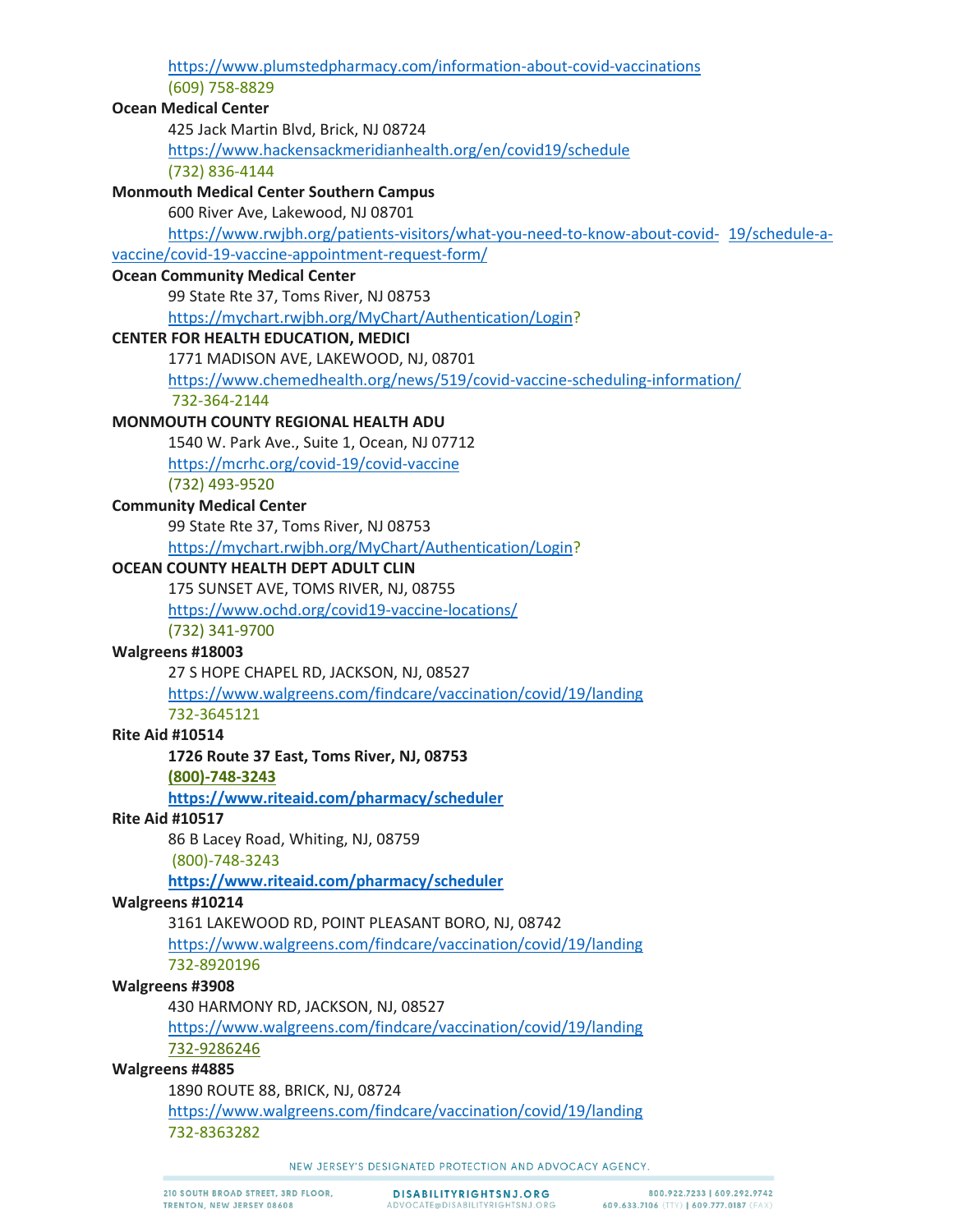1158 WASHINGTON ST, TOMS RIVER, NJ, 08753 <https://www.walgreens.com/findcare/vaccination/covid/19/landing> 732-2887950 **Walgreens #7921**

2546 HOOPER AVE, BRICK, NJ, 08723 <https://www.walgreens.com/findcare/vaccination/covid/19/landing> 732-4773428

#### **Walgreens #9626**

400 ATLANTIC CITY BLVD, BAYVILLE, NJ, 08721

<https://www.walgreens.com/findcare/vaccination/covid/19/landing> 732-2377142

#### **Walgreens #9503**

879 W BAY AVE, BARNEGAT, NJ, 08005

<https://www.walgreens.com/findcare/vaccination/covid/19/landing> 973-5847855

#### Bergen

**Riverside Medical Group - Teaneck**

870 Palisade Ave, Teaneck, NJ 07666

<https://form.jotform.com/210033944227044>

## **Riverside Medical Group - Maywood**

1 Maywood Ave, Maywood, NJ 07607 <https://form.jotform.com/210033944227044>

#### **Englewood Health**

375 Engle Street, Englewood, NJ 07631.

[https://www.englewoodhealth.org/covid-19-information-and-updates/covid-19-](https://www.englewoodhealth.org/covid-19-information-and-updates/covid-19-vaccine) vaccine

#### **ShopRite Pharmacy #169**

40 Nathaniel Pl, Englewood, NJ 07631

<https://shoprite.reportsonline.com/shopritesched1/program/Imm/patient/advisory>

## **The Valley Hospital**

223 N Van Dien Ave, Ridgewood, NJ 07450

[https://www.zocdoc.com/wl/valleycovid19ages5to11/practice/69119?](https://www.zocdoc.com/wl/valleycovid19ages5to11/practice/69119?reason_visit=5243) r

eason\_visit=5243

1 (800) 825-5391

### **Holy Name Medical Center**

3 University Plaza Road Hackensack, NJ 07601 <https://vaccine.holyname.org/C19VACHNMC>

#### **PARK RIDGE PHARMACY**

40 Park Ave, Park Ridge, NJ 07656 201-554-2200

#### **Tenafly Pediatrics - Paramus**

26 Park Place, Paramus, NJ 07652

#### 201-262-1140

#### **HAND IN HAND PEDIATRICS**

725 River Road, Suite 208 Edgewater, NJ 07020

#### 201-840-8055

#### **JERSEY IRISH MEDICAL DBA AFC URGENT 1**

2 Broadway Hillsdale NJ 07642

(201) 523-9222

## **SHOPRITE PHARMACY #160**

224 ROUTE 4 EAST, PARAMUS, NJ, 07652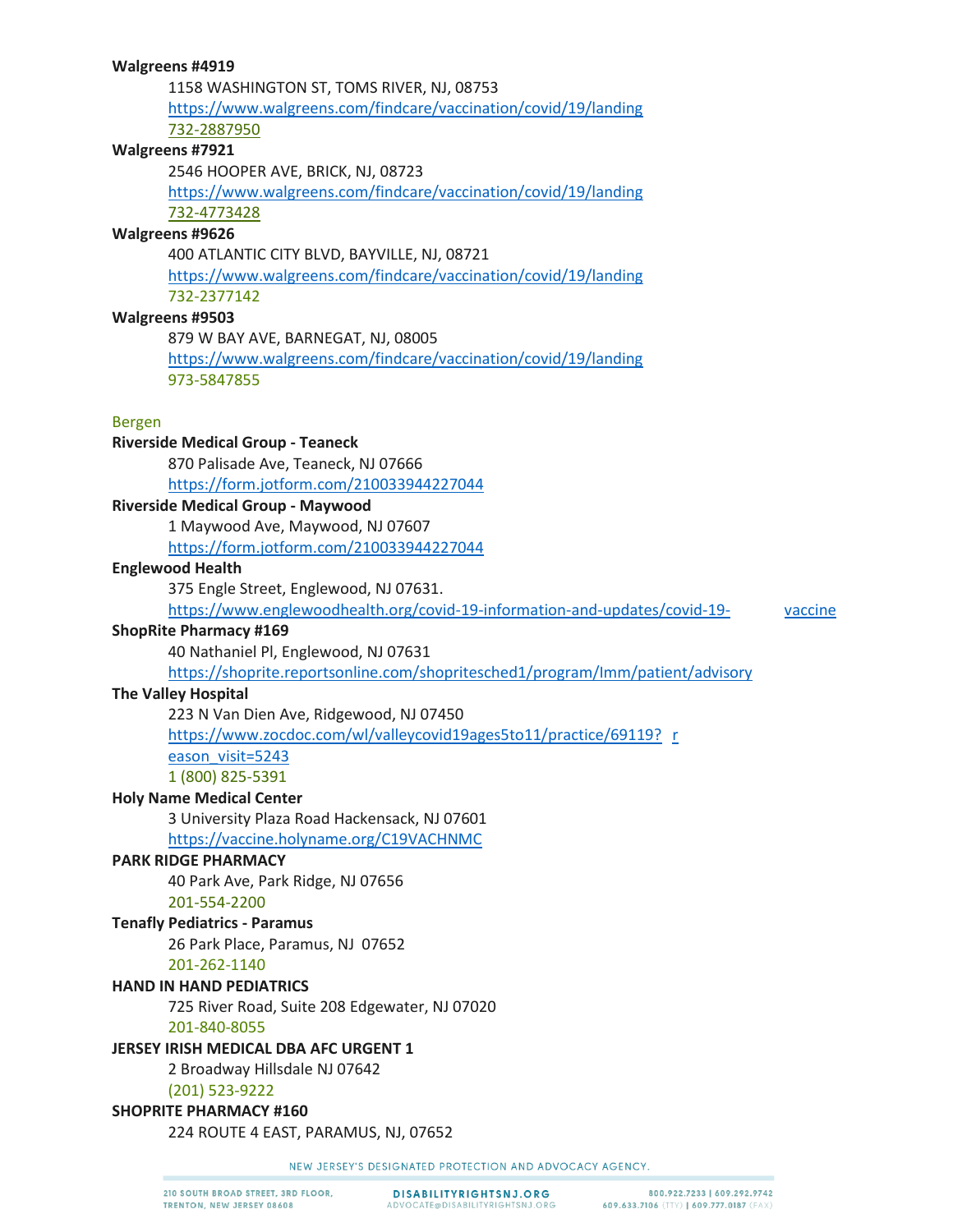https://shoprite.reportsonline.com/shopritesched1/program/Imm/patient/advisory 201-291-4190 HACKENSACK HEALTH DEPT - ADULT CLINIC 215 STATE ST, HACKENSACK, NJ, 07601 201-646-3965 ext 3967 **HACKENSACK MERIDIAN HEALTH AT PASCA** 250 OLD HOOK RD, WESTWOOD, NJ, 07675 201-383-1077 **VALLEY PEDIATRIC ASSOCIATES PA RAMS** 470 N FRANKLIN TPKE, RAMSEY, NJ, 07446 201-652-1888 **VALLEY PEDIATRIC ASSOCIATES, HO HO** 201 E FRANKLIN TPKE, RAMSEY NJ, 07423 201-891-7272 **RIVERSIDE MEDICAL GROUP** 18 Railroad Avenue. Suite 103 Rochelle Park, NJ 07662 (201) 291-2323 **BERGENFIELD HEALTH DEPARTMENT** 198 N. WASHINGTON AVE, BERGENFIELD, 07621Bergen 201-387-4055 JERSEY IRISH MEDICAL DBA AFC URGENT 67C EAST RIDGEWOOD AVE, PARAMUS, 07652-3609 201-262-2010 **TOP NOTCH PEDIATRICS LLC** 899 MAIN ST, HACKENSACK, 07601-4914 201-820-4600 **HACKENSACK UNIVERSITY MEDICAL CENTER** 30 PROSPECT AVENUE, HACKENSACK, 07601-1915 551-996-2000 **BRIDGE PEDIATRICS LLC** 2175 LEMOINE AVE STE 502, FORT LEE, 07024-6008 201-585-7337 **INVICTUS PHARMACY** 60 ESSEX ST Rochelle Park, NJ 07662  $(201)$  880-7000 **GetRxHelp Pharmacy** 688 Westwood Ave., Ste3, River Vale, NJ 07675 https://calendly.com/getrxhelp/15min?month=2022-01  $(201) 666 - 6100$ Bergen County Vaccination Center at Bergen New Bridge Medical Center 230 East Ridgewood Avenue Paramus, NJ 07652 https://www.bergencovidvaccine.com/ **Rite Aid #10413** 60 Franklin Turnpike, Waldwick, NJ, 07463 https://www.riteaid.com/pharmacy/scheduler (800)-748-3243 Walgreens #10745 563 N FRANKLIN TPKE, RAMSEY, NJ, 07446 https://www.walgreens.com/findcare/vaccination/covid/19/landing 201-8188796 Walgreens #11155 409 RAMAPO VALLEY RD, OAKLAND, NJ, 07436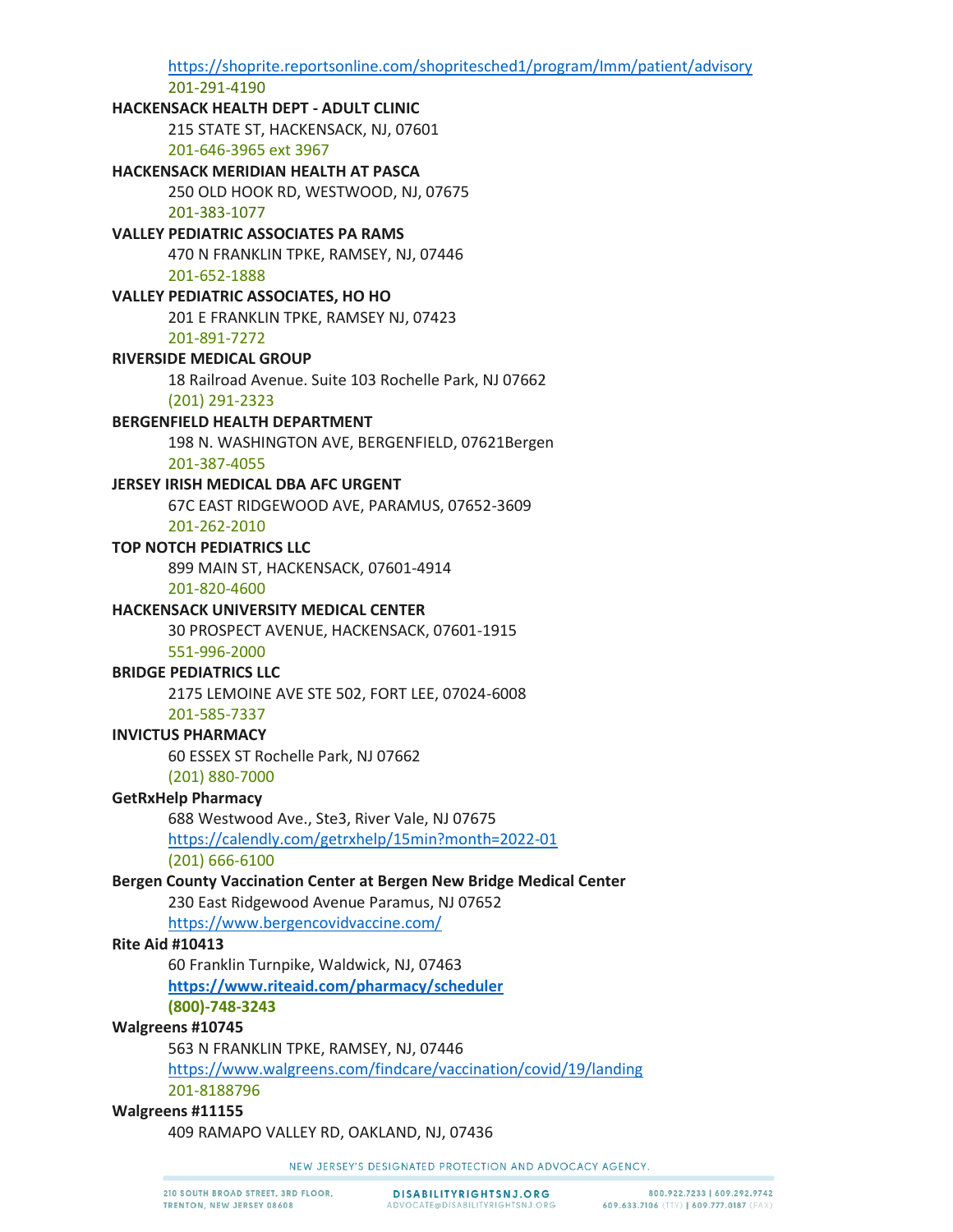<https://www.walgreens.com/findcare/vaccination/covid/19/landing> 201-3372349 **Walgreens #13711** 20 W HUDSON AVE, ENGLEWOOD, NJ, 07631 <https://www.walgreens.com/findcare/vaccination/covid/19/landing> 201-4081374 **Walgreens #19931** 208 PARK AVE, RUTHERFORD, NJ, 07070 <https://www.walgreens.com/findcare/vaccination/covid/19/landing> 201-8969251 **Walgreens #6862** 637 HOBOKEN RD, CARLSTADT, NJ, 07072 <https://www.walgreens.com/findcare/vaccination/covid/19/landing> 201-8420916 **Walgreens #17731** 199 E RIDGEWOOD AVE, RIDGEWOOD, NJ, 07450 <https://www.walgreens.com/findcare/vaccination/covid/19/landing> 201-4473424 **Walgreens #19723** 325 KINDERKAMACK RD, ORADELL, NJ, 07649 <https://www.walgreens.com/findcare/vaccination/covid/19/landing> 201-2653343 **Walgreens #2141** 655 WYCKOFF AVE, WYCKOFF, NJ, 07481 <https://www.walgreens.com/findcare/vaccination/covid/19/landing> 201-8915373 **Walgreens #2695** 1400 TEANECK RD, TEANECK, NJ, 07666 <https://www.walgreens.com/findcare/vaccination/covid/19/landing> 201-8379790 **Walgreens #4092** 593 MARKET ST, ELMWOOD PARK, NJ, 07407 <https://www.walgreens.com/findcare/vaccination/covid/19/landing> 201-7975839 **Walgreens #7311** 406 S WASHINGTON AVE, BERGENFIELD, NJ, 07621 <https://www.walgreens.com/findcare/vaccination/covid/19/landing> 201-3844447 **Schweid and Son** 666 16th Street, Carlstadt, NJ 07072 **[Covidvaccine.nj.gov](https://covidvaccine.nj.gov/)**. (855) 568-0545 **Mercer**

#### **MERCER Penn Medicine Princeton Health Community Wellness at the Hamilton YMCA**

1315 Whitehorse Mercerville Rd, Hamilton Square, NJ 08619

**[Covidvaccine.nj.gov](https://covidvaccine.nj.gov/)**.

(609) 897-8993

# **Mercer PENLAR PHARMACY**

160 LAWRENCEVILLE PENNINGTON RD, LAWRENCE TOWNSHIP, NJ, 08648 <https://www.penlarpharmacy.com/> 609-895-0444

NEW JERSEY'S DESIGNATED PROTECTION AND ADVOCACY AGENCY.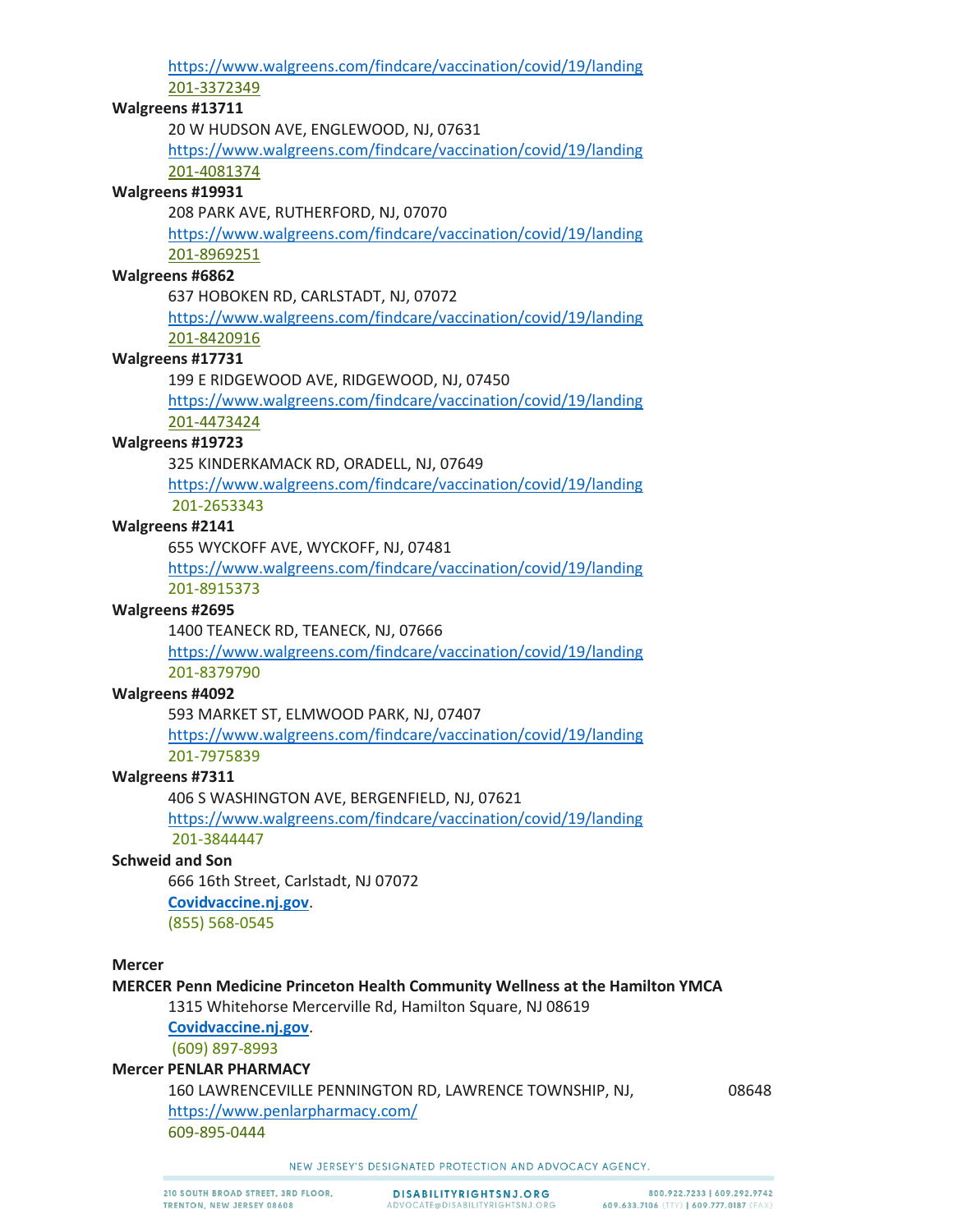41 PRINCETON HIGHTSTOWN ROAD, PRINCETON JUNCTION, NJ, 08550 <https://www.walgreens.com/findcare/vaccination/covid/19/landing> 609-7994114

### **Walgreens #15558**

2313 HIGHWAY 33, ROBBINSVILLE, NJ, 08691

<https://www.walgreens.com/findcare/vaccination/covid/19/landing> 609-2082012

## **Walgreens #11313**

2021 NOTTINGHAM WAY, HAMILTON, NJ, 08619

<https://www.walgreens.com/findcare/vaccination/covid/19/landing> 609-5871059

## **Walgreens #16034**

1801 NORTH OLDEN AVENUE, EWING, NJ, 08628

<https://www.walgreens.com/findcare/vaccination/covid/19/landing> 609-4939902

#### **Walgreens #17851**

4125 SOUTH BROAD STREET, HAMILTON, NJ, 08620

<https://www.walgreens.com/findcare/vaccination/covid/19/landing> 609-5856500

# **Walgreens #19172**

970 PARKWAY AVE, EWING, NJ, 08618

<https://www.walgreens.com/findcare/vaccination/covid/19/landing> 609-8823456

#### **Walgreens #19579**

25 ROUTE 31 SOUTH STE T, PENNINGTON, NJ, 08534

<https://www.walgreens.com/findcare/vaccination/covid/19/landing> 609-7370900

#### **Walgreens #7477**

16 PRINCETON HIGHTSTOWN RD, EAST WINDSOR, NJ, 08520 <https://www.walgreens.com/findcare/vaccination/covid/19/landing> 609-4483729

#### **Costco Wholesale Corporation #1199**

4100 QUAKERBRIDGE ROAD, Lawrence Township, NJ 08648 <https://book-costcopharmacy.appointment-plus.com/cx8py0rk/>

### **OLDEN PHARMACY**

930 SOUTH OLDEN AVENUE, HAMILTON, NJ 08610

# **[Covidvaccine.nj.gov](https://covidvaccine.nj.gov/)**.

(855) 568-0545

## **Henry J Austin Health Center**

112 Ewing St, Trenton, NJ 08609

<https://henryjaustin.omaiven.com/secure/covidwaitlist> (609) 278-5900

#### **HAMILTON TWP DIV OF HEALTH ADULT C**

2100 GREENWOOD AVE, TRENTON, NJ, 08609 609-890-3884

#### **WALMART STORE #5012**

1750 NOTTINGHAM WAY, TRENTON, NJ, 08619 609-438-4081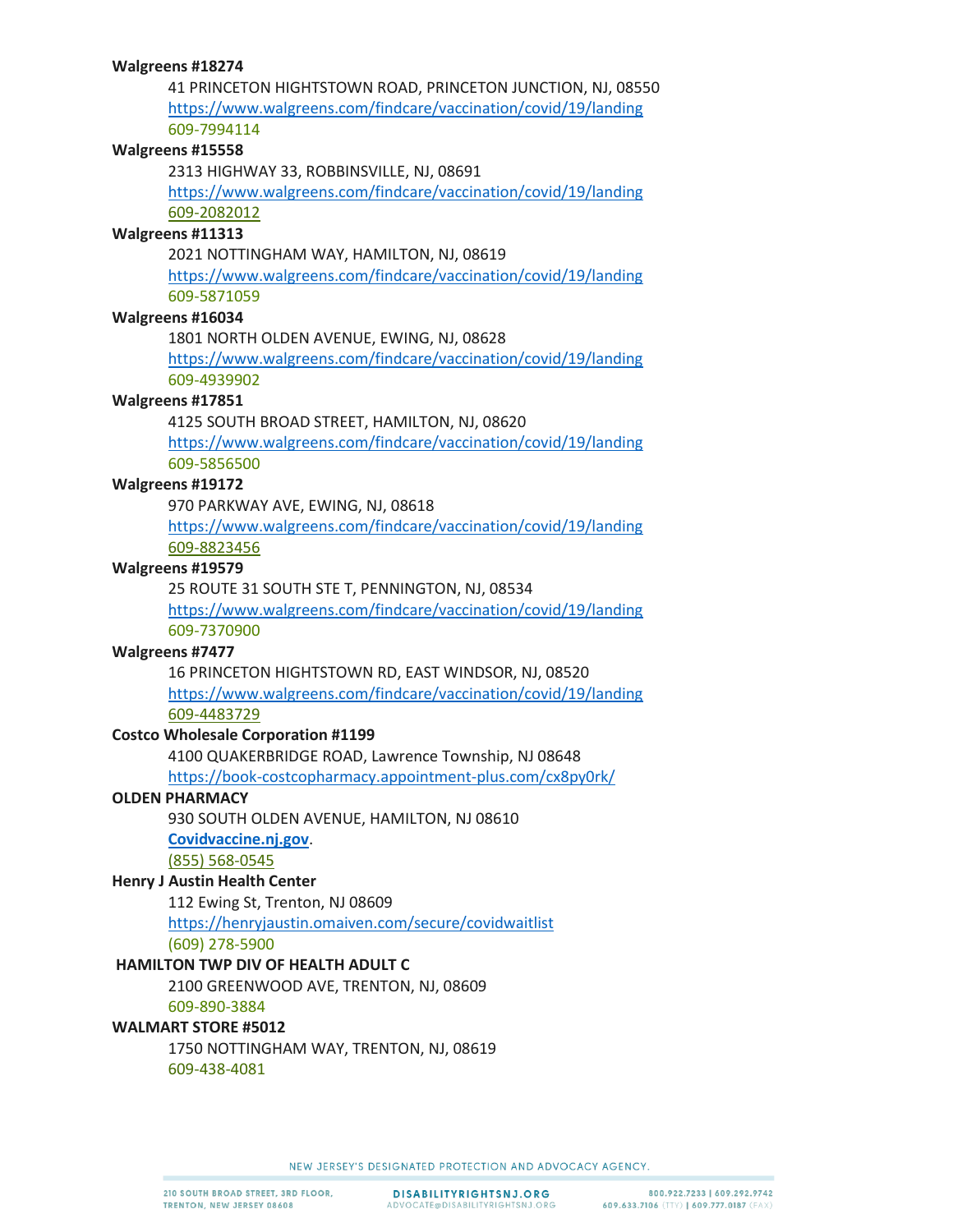### **PEDIATRICS DAY AND NIGHT**

1230 WHITEHORSE MERCERVILLE RD, TRENTON, NJ, 08619 609-581-1700

#### **WALMART STORE #3266**

839 US-130, East Windsor, NJ 08520

[https://www.walmart.com/cp/flu-shots-immunizations/1228302a](https://www.walmart.com/cp/flu-shots-immunizations/1228302?adid=1500000000000040438452) did=1500000000000040438452

(609) 443-6349

## **ADVOCARE HEALTHY KIDS PEDIATRIC GROUP**

300B PRINCETON HIGHTSTOWN ROAD, EAST WINDSOR, 08520 609-448-7300

## **FAMILY SPECIALTY PHARMACY**

2025 OLD TRENTON RD, PRINCETON JUNCTION, 08550-2411 609-426-0441

#### **MEDICAL ASSOCIATES OF PRINCETON, LL**

256 Bunn Dr #3a, Princeton, NJ 08540

(609) 683-7773

#### **BELLEVUE PEDIATRICS**

1230 Parkway Ave. Suite 303 Ewing NJ 08628 609-989-9801

## **1440 Parkside Ave (side door entrance) in GYM**

1440 Parkside Ave Ewing, NJ 08638

<https://covidvaccine.nj.gov/en-US/>

### **MEDICAL HOME PHARMACY**

828 N. OLDEN AVE, TRENTON, NJ 08638

**[covidvaccine.nj.gov](https://covidvaccine.nj.gov/)**.

(855) 568-0545

#### **WEST WINDSOR HEALTH DEPARTMENT**

271 CLARKSVILLE RD, PRINCETON JUNCTION, NJ, 08550 (609) 936-8400

## **Episcopo's Pharmacy Trenton**

1125 chambers street, Trenton, New Jersey 08610

**[Covidvaccine.nj.gov](https://covidvaccine.nj.gov/)**.

(609) 393-3017

### **Walgreens #17845**

2645 SOUTH BROAD STREET, TRENTON, NJ, 08610 <https://www.walgreens.com/findcare/vaccination/covid/19/landing>

609-8882203

### **Walgreens #7974**

1096 ROUTE 33, TRENTON, NJ, 08690

<https://www.walgreens.com/findcare/vaccination/covid/19/landing> 609-6893060

#### **Rite Aid #1326**

1801 Kuser Road, Trenton, NJ, 08690 (800)-748-3243

**Gloucester**

#### **Rite Aid #1917**

**236 South Delsea Drive, Clayton, NJ, 08312**

**<https://www.riteaid.com/pharmacy/scheduler>**

## **Rite Aid #10449**

**210 Bridgeton Pike, Mantua, NJ, 08051**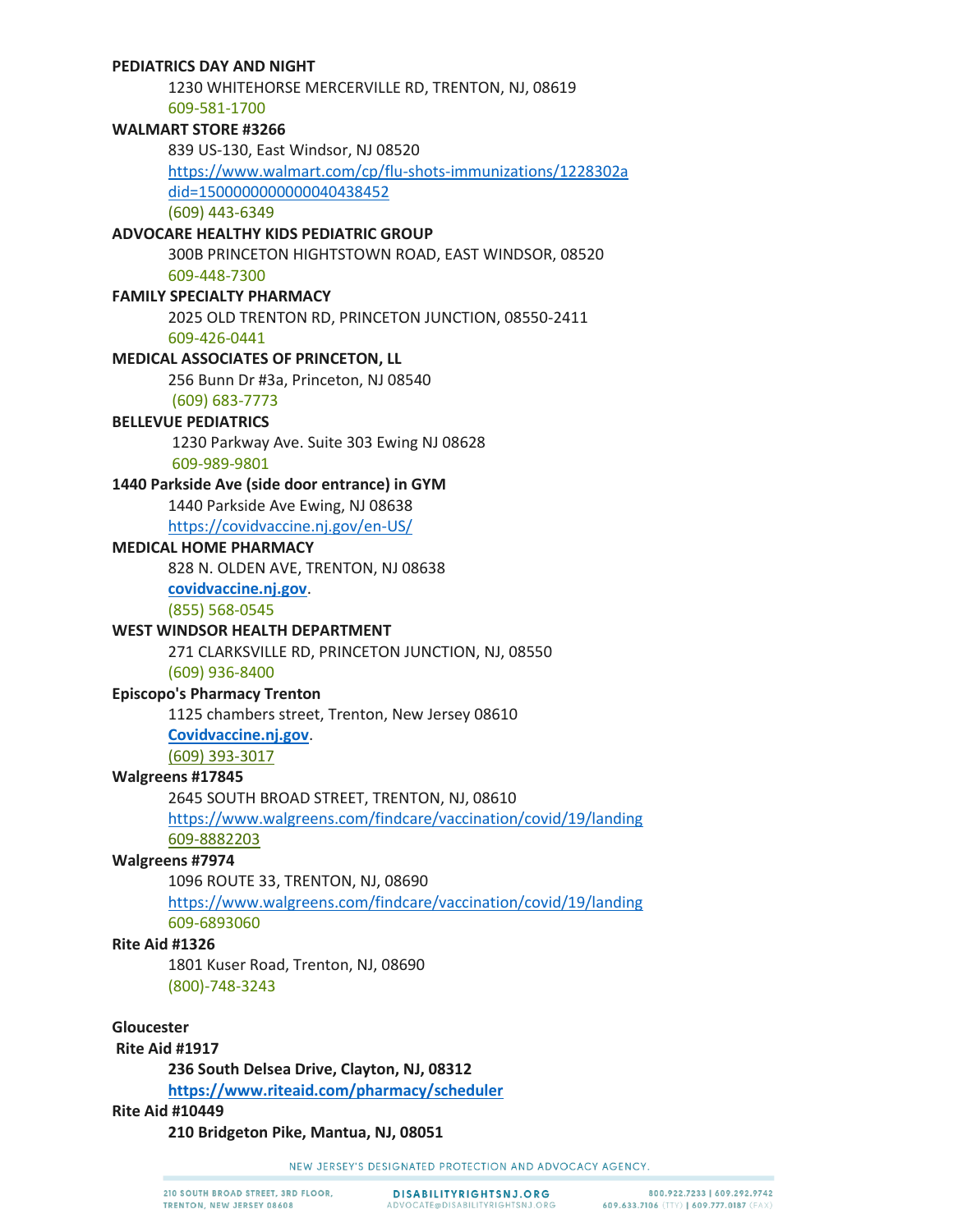**(800)-748-3243 <https://www.riteaid.com/pharmacy/scheduler> Walgreens #10324** 500 EGG HARBOR RD, SEWELL, NJ, 08080 <https://www.walgreens.com/findcare/vaccination/covid/19/landing> 856-2567812 **Walgreens #5836** 1408 DELSEA DR, WOODBURY, NJ, 08096 <https://www.walgreens.com/findcare/vaccination/covid/19/landing> 856-8457863 W**algreens #6174** 13 N BLACK HORSE PIKE, WILLIAMSTOWN, NJ, 08094 <https://www.walgreens.com/findcare/vaccination/covid/19/landing> 856-740250 **Walgreens #6741** 180 BRIDGETON PIKE, MANTUA, NJ, 08051 <https://www.walgreens.com/findcare/vaccination/covid/19/landing> 856-4689530 **ShopRite Pharmacy #546** 143 Bridgeton Pike, Mullica Hill, NJ 08062 <https://shoprite.reportsonline.com/shopritesched1/program/Imm/patient/advisory> **HAPPY HEALTHY YOU FAMILY MEDICINE P** 707 N MAIN ST, GLASSBORO, NJ, 08028 <https://www.happyhealthyyounj.com/appointments/> 856-582-0500 **ADVOCARE LERCH AND AMATO PEDIATRICS** 239 HURFFVILLE-CROSSKEYS RD Sewell (856) 435-6000 **ADVOCARE WOODBURY PEDIATRICS LLC** 1050 MANTUA PIKE, WENONAH, NJ, 08090 856-988-7899 **WILLIAMSTOWN PEDIATRIC PRACTICE - W** 925 S BLACK HORSE PIKE, WILLIAMSTOWN, NJ, 08094 856-629-9000 **ADVOCARE TOWNSHIP PEDIATRICS** 123 EGG HARBOR RD, SEWELL, 08080-9427 856-227-5437 **Pitman Pharmacy** 39 S Broadway, Pitman, NJ 08071 (856) 589-2392 **County Health Department** 204 E Holly Ave, Sewell, NJ 08080 **[Covidvaccine.nj.gov](https://covidvaccine.nj.gov/)**. (855) 568-0545 **ADVOCARE LERCH AND AMATO PEDIATRICS** 239 HURFFVILLE-CROSSKEYS RD Sewell (856) 435-6000 **Morris** 

**Zufall Health Center** 18 W Blackwell St, Dover, NJ 07801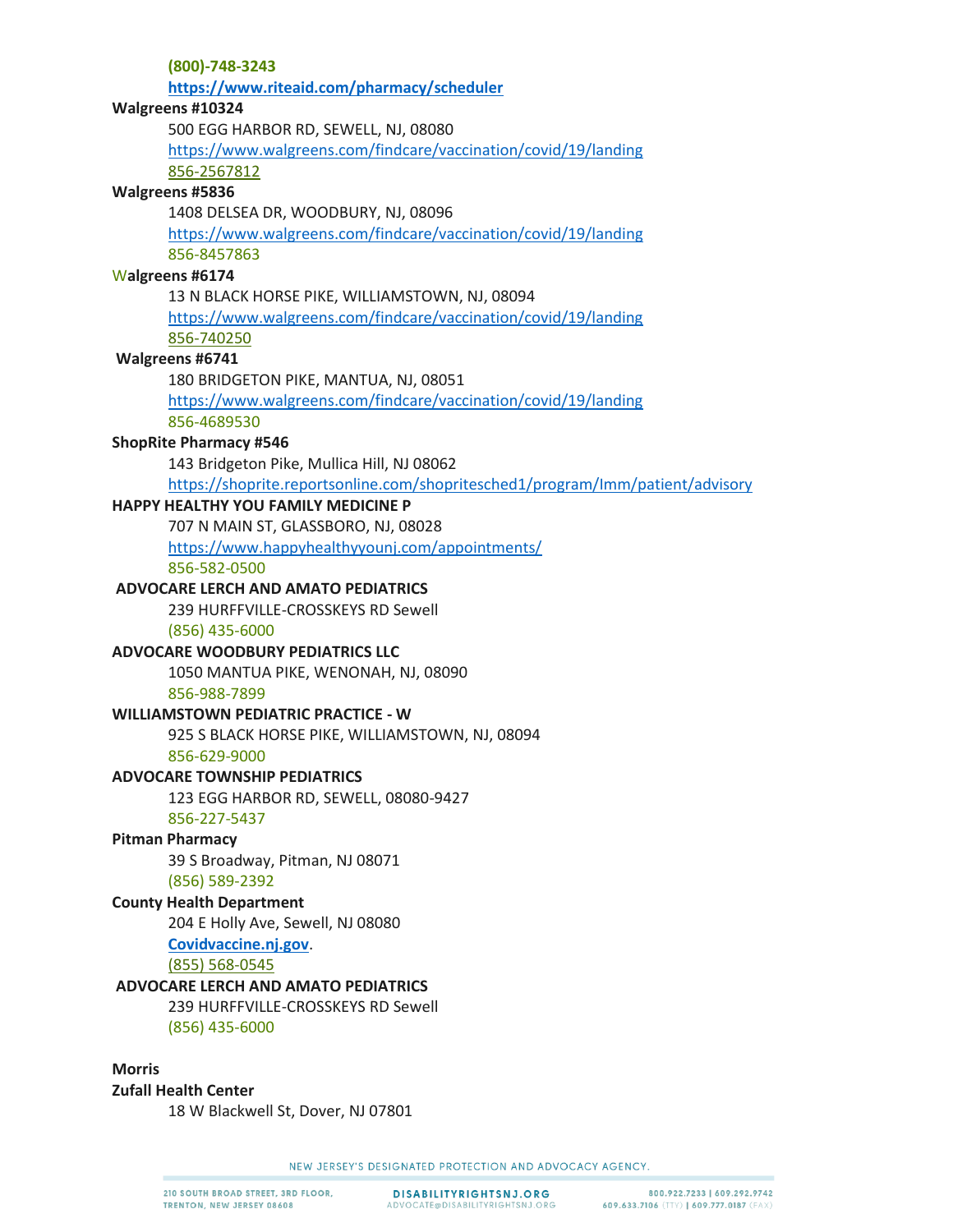[https://patient.lumahealth.io/surveypatientFormTemplate=60c753014d1f170019a](https://patient.lumahealth.io/survey?patientFormTemplate=60c753014d1f170019aba162&user=5d08447b626bcb02216c0254) ba162&user=5d08447b626bcb02216c0254 973) 328-3344 **PRIME HEALTHCARE SERVICES SAINT CL** 25 Pocono Rd, Denville, NJ 07834 973) 625-6000 **MORRISTOWN MEDICAL CENTER** 100 MADISON AVE, MORRISTOWN, NJ, 07960 [https://www.atlantichealth.org/conditions-treatments/coronavirus-covid-19/covid](https://www.atlantichealth.org/conditions-treatments/coronavirus-covid-19/covid-vaccine/schedule.html)vaccine/schedule.html **Ferguson life health centers of New Jersey**  375 Route 10, Whippany nj 07981 2017169199 **SUMMIT MEDICAL GROUP FLORHAM PARK** 140 PARK AVE Florham Park 07932 (973) 404-9700 **CHANGEBRIDGE MEDICAL ASSOCIATES** 170 CHANGEBRIDGE RD, MONTVILLE, 07045-9112 973-575-5540 **PRESTON DRUGS** 127 HAWKINS PL, BOONTON, 07005-1127 973-334-3460 **Walgreens #13466** 200 BALDWIN ROAD, PARSIPPANY, NJ, 07054 <https://www.walgreens.com/findcare/vaccination/covid/19/landing> 973-9392691 **Rite Aid #219 123 East Main Street Suite 16, Denville, NJ, 07834 <https://www.riteaid.com/pharmacy/scheduler> (800)-748-3243 Walgreens #13721** 600 MYRTLE AVE, BOONTON, NJ, 07005 <https://www.walgreens.com/findcare/vaccination/covid/19/landing> 973-9399021 **Walgreens #10379** 100 E MCFARLAN ST, DOVER, NJ, 07801 <https://www.walgreens.com/findcare/vaccination/covid/19/landing> 973-5751299 **Walgreens #10379** 100 E MCFARLAN ST, DOVER, NJ, 07801 <https://www.walgreens.com/findcare/vaccination/covid/19/landing> 973-8898901 **Walgreens #11358** 22 W MAIN ST, DENVILLE, NJ, 07834 <https://www.walgreens.com/findcare/vaccination/covid/19/landing> 973-6250371 **Walgreens #12563** 176 COLUMBIA TPKE, FLORHAM PARK, NJ, 07932 <https://www.walgreens.com/findcare/vaccination/covid/19/landing> 973-8057420

## **Walgreens #12823**

1058 VALLEY RD, STIRLING, NJ, 07980

NEW JERSEY'S DESIGNATED PROTECTION AND ADVOCACY AGENCY.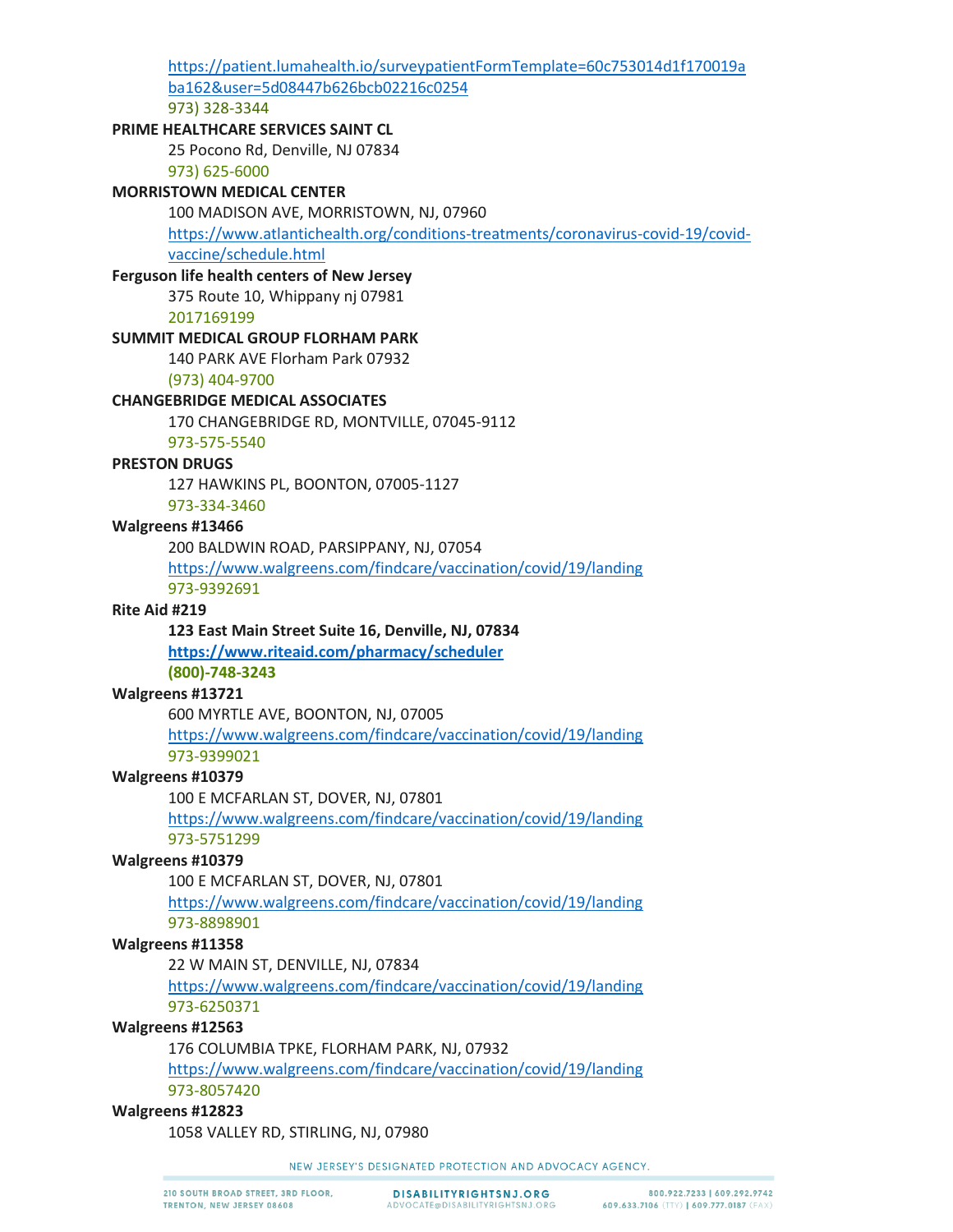<https://www.walgreens.com/findcare/vaccination/covid/19/landing> 908-3942090

#### **Walgreens #19878**

350 N MAIN ST, WHARTON, NJ, 07885

<https://www.walgreens.com/findcare/vaccination/covid/19/landing> 973-3616810

# **Walgreens #19410**

11 WEST MAIN STREET, CHESTER, NJ, 07930

<https://www.walgreens.com/findcare/vaccination/covid/19/landing> 908-8792123

## **Walgreens #9335**

260 US HIGHWAY 46, ROCKAWAY, NJ, 07866

<https://www.walgreens.com/findcare/vaccination/covid/19/landing> 973-6649412

## **Summit Medical Group**

140 Park Avenue Florham Park

### **[Covidvaccine.nj.gov](https://covidvaccine.nj.gov/)**.

(855) 568-0545

## **Walgreens #19207**

1483 STATE ROUTE 23, KINNELON, NJ, 07405

<https://www.walgreens.com/findcare/vaccination/covid/19/landing>

973-8384444

# **SHOPRITE PHARMACY #287**

437 US-46, ROCKAWAY, NJ, 07866

<https://shoprite.reportsonline.com/shopritesched1/program/Imm/Patient/Advisory> 973-366-0402

## **SHOPRITE PHARMACY #487**

314 RT 15 N, WHARTON, NJ, 07885

<https://shoprite.reportsonline.com/shopritesched1/program/Imm/patient/advisory> 973-361-9315

## **Hunterdon**

## **Walgreens #11425**

418 US HIGHWAY 22 W, WHITEHOUSE STATION, NJ, 08889 <https://www.walgreens.com/findcare/vaccination/covid/19/landing> 908-6919199

## **Costco Wholesale Corporation #1236**

2A WALTER E FORAN BLVD NORTH, Flemington, NJ 08822

<https://book-costcopharmacy.appointment-plus.com/cx8py0rk/>

## **Walgreens #18117**

37 OLD ROUTE 22, CLINTON, NJ, 08809

<https://www.walgreens.com/findcare/vaccination/covid/19/landing> 908-7354131

## **Walgreens #9933**

29 ROUTE 31, FLEMINGTON, NJ, 08822

<https://www.walgreens.com/findcare/vaccination/covid/19/landing> 908-2370244

## **Walgreens #19633**

428 COUNTY ROAD 513, CALIFON, NJ, 07830

<https://www.walgreens.com/findcare/vaccination/covid/19/landing> 908-8327117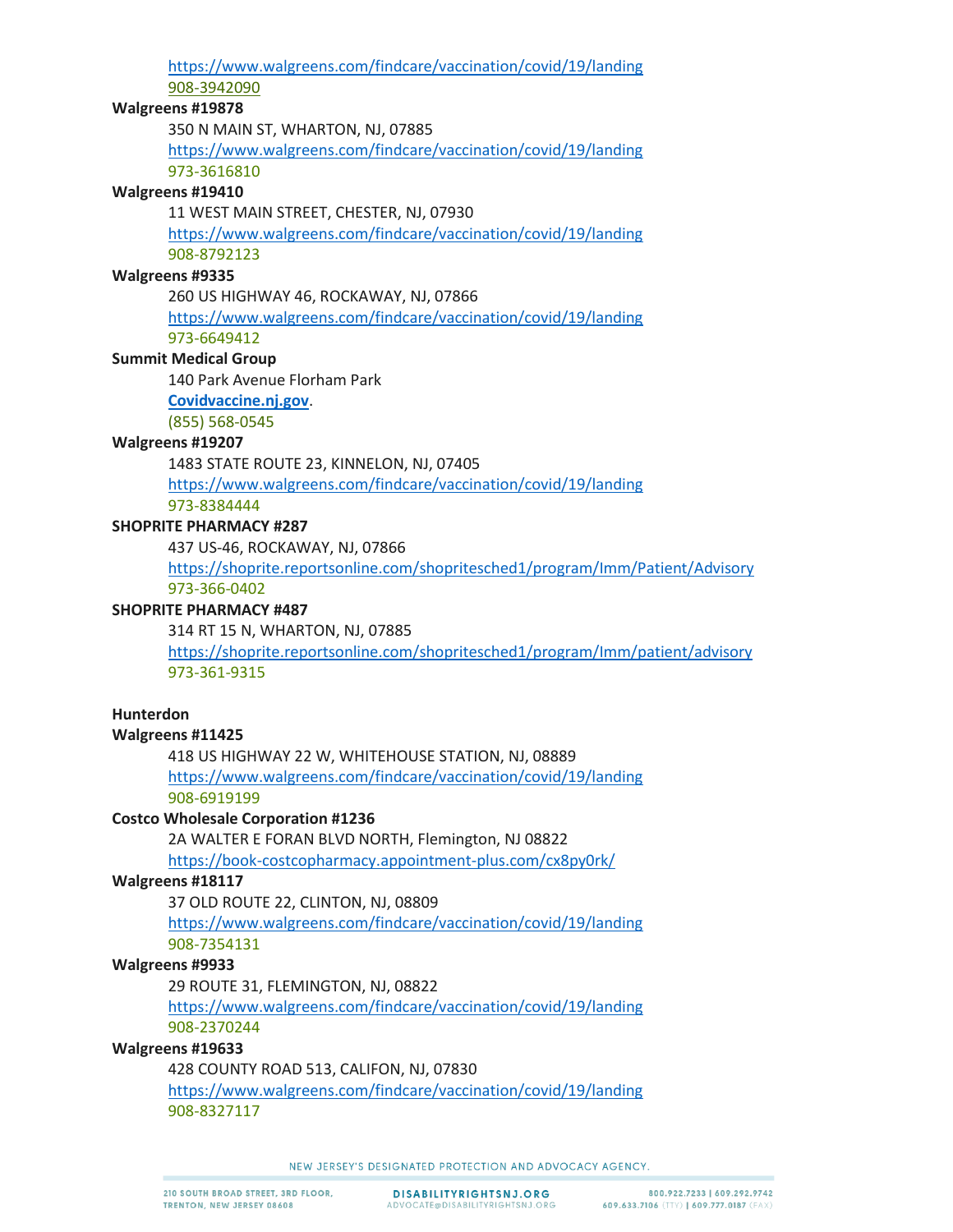## **Hunterdon Family Medicine at Delaware Valley**

200 Frenchtown Rd, Milford, NJ 08848 [https://pss.medfusion.net/bookmarkurl=eyJ0eXBlIjoibGluayIsImxpbmtHdWlkIjoiYj](https://pss.medfusion.net/?bookmarkurl=eyJ0eXBlIjoibGluayIsImxpbmtHdWlkIjoiYjMwZjg1ZTItNDM5Ni00NzEzLWJhMDktNmVmM2FkN2E2MDk0In0=#/) MwZjg1ZTItNDM5Ni00NzEzLWJhMDktNmVmM2FkN2E2MDk0In0=#/ (908) 995-2251

#### **ShopRite Pharmacy #457**

272 US Highway 202 N, Flemington, NJ 08822 <https://shoprite.reportsonline.com/shopritesched1/program/Imm/patient/advisory>

#### Atlantic

## **Walgreens #13056**

2247 OCEAN HEIGHTS AVE, EGG HARBOR TWP, NJ, 08234 <https://www.walgreens.com/findcare/vaccination/covid/19/landing> 609-9260283

#### **Walgreens #17821**

6701 VENTNOR AVE, VENTNOR CITY, NJ, 08406

<https://www.walgreens.com/findcare/vaccination/covid/19/landing> 609-4878800

#### **Walgreens #18997**

6050 BLACK HORSE PIKE, EGG HARBOR TOWNSHIP, NJ, 08234 <https://www.walgreens.com/findcare/vaccination/covid/19/landing> 609-4847065

#### **ShopRite Pharmacy #612**

23 Bethel Rd, Somers Point, NJ 08244

<https://shoprite.reportsonline.com/shopritesched1/program/Imm/Patient/Advisory>

## **MediLink RxCare Hammonton, LLC**

44 South White Horse Pike Hammonton

<https://medilinkrxcare.com/covid-vaccines/>

(609) 956-1900

## **Medicap Pharmacy**

254 E Jimmie Leeds Rd #1, Galloway, NJ 08205 <https://vaccine.medicapgalloway.com/>

(609) 748-2449

#### **CHOP Primary Care, Somers Point**

505 Bay Ave, Somers Point, NJ 08244

<https://www.chop.edu/covid-19-vaccine-program/children-ages-5-11> 609) 927-4235

#### **CHOP Primary Care, Harborview / Smithville**

48 S New York Rd, Galloway, NJ 08205

(609) 748-2900

## **ADVOCARE HAMMONTON PEDIATRICS**

856 S WHITE HORSE PIKE UNIT 2, HAMMONTON, 08037-2032

609-704-8848

#### **ADVOCARE MAYS LANDING PEDIATRICS**

5401 HARDING HWY STE 6, MAYS LANDING, 08330-2203 609-625-8585

#### **TENDER CARE PEDIATRICS P.C.**

2322 New Rd, Northfield, NJ 08225 (609) 641-0200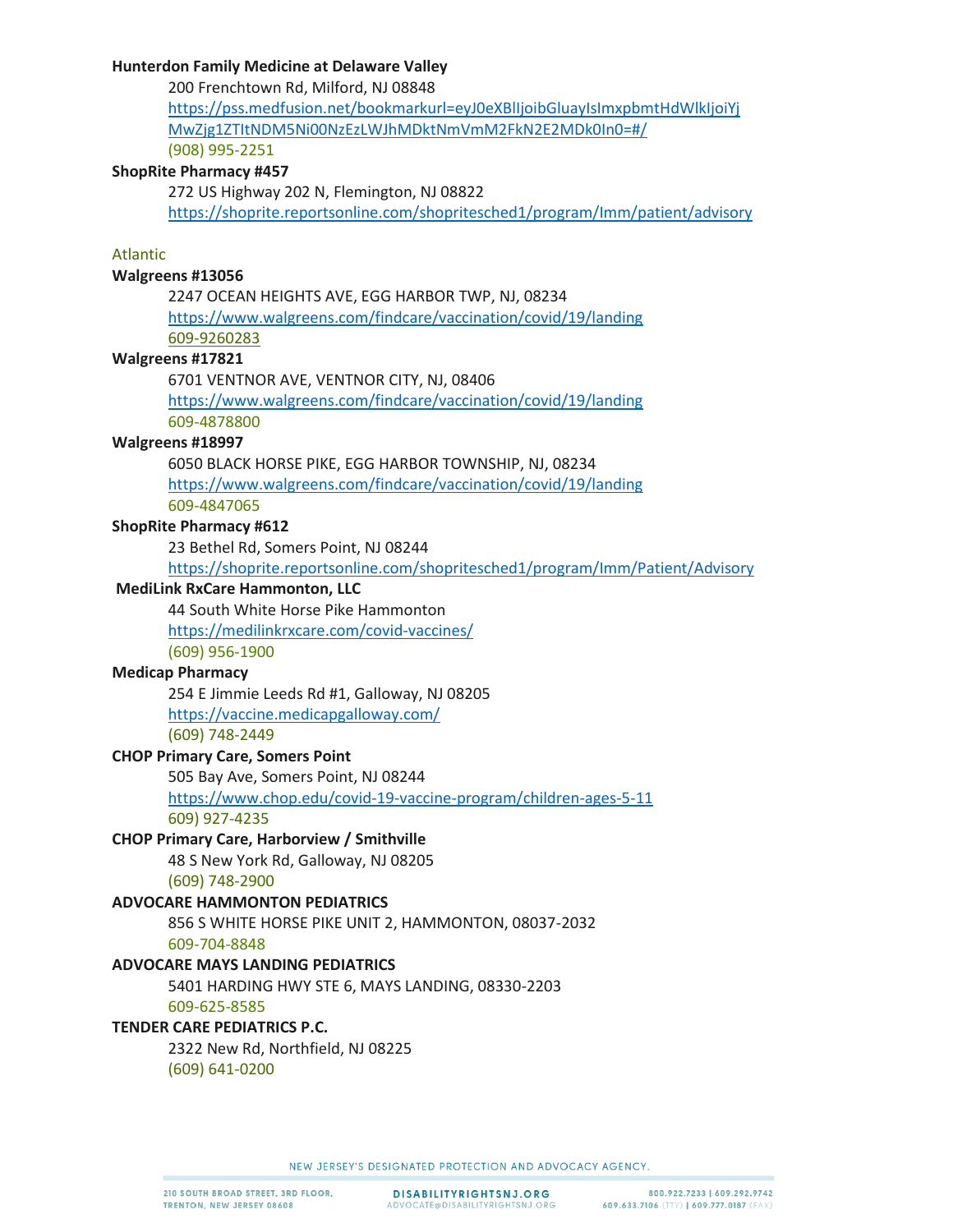**Union** 

#### **Neighborhood Health Services - Plainfield**

1700 Myrtle Avenue Plainfield

(908) 753-6401

# **Bells Pharmacy**

17 N Union Avenue, Cranford, NJ 07016

**[Covidvaccine.nj.gov](https://covidvaccine.nj.gov/)**.

(855) 568-0545

## **Walgreens #13440**

125 MORRIS AVE, SPRINGFIELD, NJ, 07081

<https://www.walgreens.com/findcare/vaccination/covid/19/landing>

973-5645201

# **Walgreens #5248**

1147 SOUTH AVE, PLAINFIELD, NJ, 07062

<https://www.walgreens.com/findcare/vaccination/covid/19/landing> 908-7577703

## **Walgreens #7969**

343 SPRINGFIELD AVE, BERKELEY HEIGHTS, NJ, 07922

<https://www.walgreens.com/findcare/vaccination/covid/19/landing> 908-4642095

## **Overlook Medical Center**

99 Beauvoir Ave, Summit, NJ 07901 [https://www.atlantichealth.org/conditions-treatments/coronavirus-covid-19/covid](https://www.atlantichealth.org/conditions-treatments/coronavirus-covid-19/covid-vaccine.html#alerts)vaccine.html#alerts

### **PM PEDIATRICS**

355 US HIGHWAY 22, SPRINGFIELD, 07081

973-467-2767

## **MY WHOLE CHILD PEDIATRICS- ELIZABETH**

171 ELMORA AVE, ELIZABETH, 07202-1120 908-289-2239

## **SUMMIT PEDIATRIC ASSOCIATES UNION**

33 OVERLOOK RD, SUMMIT, 07901-3531

## 908-273-1112

**COMMUNITY MEDICAL CARE**

120 ELMORA AVE, ELIZABETH, 07202-1625 908-994-1500

## **UNION COUNTY OF HEALTH MANAGEMENT**

400 NORTH AVE E, WESTFIELD, NJ, 07090 <https://www.ucnj.2120check.com/home>

908-518-5625

# **WESTFIELD REGIONAL HEALTH DEPT.**

425 E BROAD ST, WESTFIELD, NJ, 07090 908-789-4070

## **INMAN MEDICAL ASSOCIATES**

1024 PARK AVE, PLAINFIELD, NJ, 07060 848-250-2307

# **Kids Care Pediatrics: Dr Anita Kishen**

120 W 7TH ST STE 203 PLAINFIELD

908) 757-8687

## **ShopRite Pharmacy #163**

76 Central Ave, Clark, NJ 07066

<https://shoprite.reportsonline.com/shopritesched1/program/Imm/patient/advisory>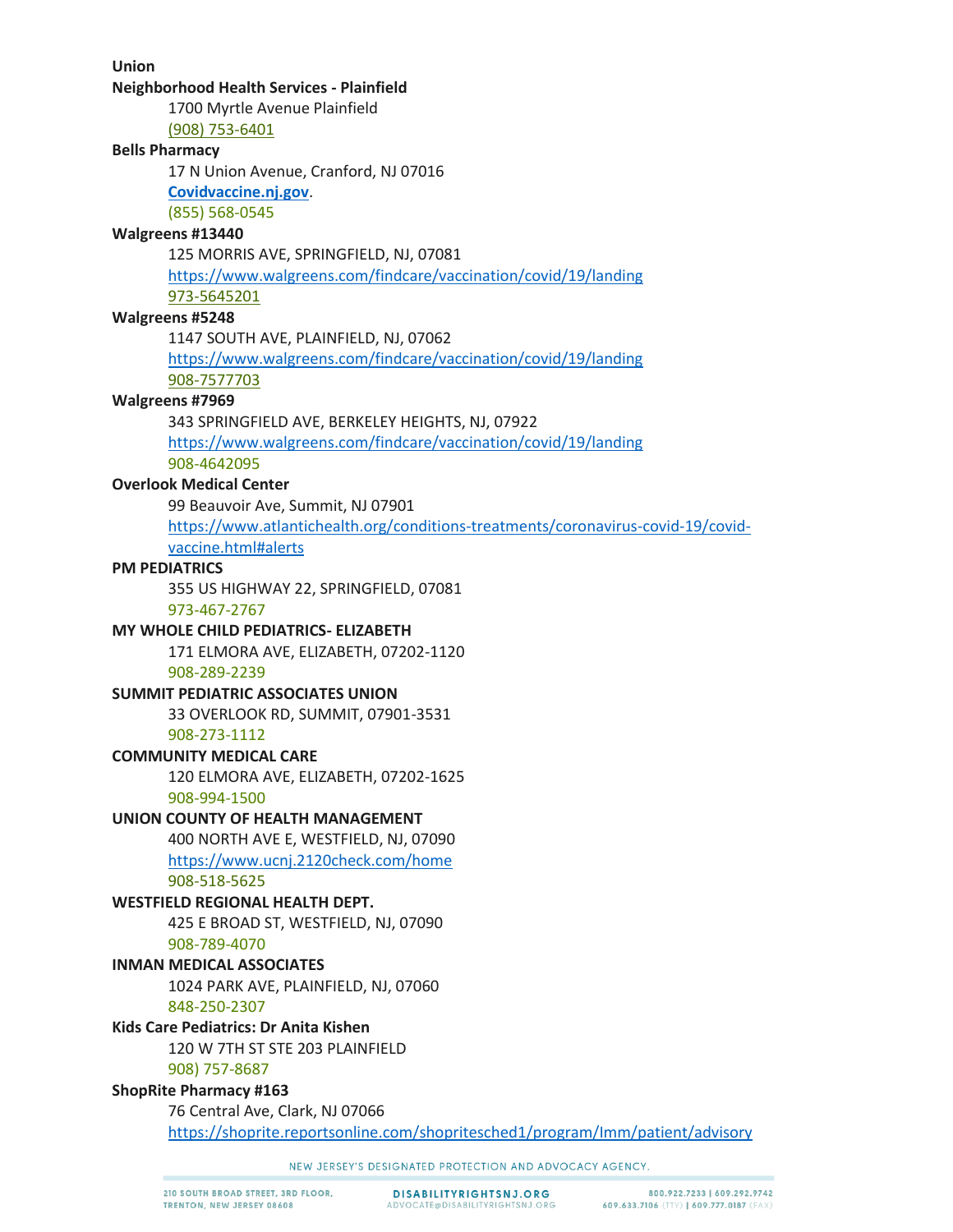## **TIFFANY NATURAL PHARMACY**

1115 S Ave W, Westfield, NJ 07090

(908) 233-2200

## **GAURANG PATEL MD LLC ELIZABETH**

517 RAHWAY AVE ELIZABETH, NJ 07202-2308

908-527-1247

## **Walgreens #2884**

600 NEWARK AVE, ELIZABETH, NJ, 07208

<https://www.walgreens.com/findcare/vaccination/covid/19/landing> 908-3537443

## **ROBERT WOOD JOHNSON UNIVERSITY HOSP**

865 STONE ST, RAHWAY, NJ, 07065

[https://www.rwjbh.org/patients-visitors/what-you-need-to-know-about-covid-](https://www.rwjbh.org/patients-visitors/what-you-need-to-know-about-covid-19/schedule-a-vaccine/covid-19-vaccine-appointment-request-form/) 19/schedule-avaccine/covid-19-vaccine-appointment-request-form/

732-499-6321

## **SHOPRITE PHARMACY #164**

637 W EDGAR RD, LINDEN, NJ, 07036 <https://shoprite.reportsonline.com/shopritesched1/program/Imm/Patient/Advisory> 908-523-1663

## **ST. GEORGES SPECIALTY PHARMACY**

521 N WOOD AVE, LINDEN, NJ, 07036 <https://stgeorgesrx.com/immunization/> 914-309-2951

## **Warren**

## **St. Luke's Hospital - Warren Campus**

185 Roseberry St, Phillipsburg, NJ 08865 <https://www.slhn.org/covid-19/vaccine> (866) 785-8537 option 7

#### **Rite Aid #220**

**2 Upper Sarepta Road, Belvidere, NJ, 07823 <https://www.riteaid.com/pharmacy/scheduler> (800)-748-3243**

## **Walgreens #9249**

1982 ROUTE 57, HACKETTSTOWN, NJ, 07840

<https://www.walgreens.com/findcare/vaccination/covid/19/landing> 908-8503529

## **Somerset**

#### **Walgreens #19953**

123 MORRISTOWN ROAD, BERNARDSVILLE, NJ, 07924 <https://www.walgreens.com/findcare/vaccination/covid/19/landing> 908-6969202

## **Costco Wholesale Corporation #322**

325 PROMENADE BLVD, Bridgewater, NJ 08807

<https://book-costcopharmacy.appointment-plus.com/cx8py0rk/>

### **Walgreens #13706**

110 MOUNTAIN BLVD EXT, WARREN, NJ, 07059 <https://www.walgreens.com/findcare/vaccination/covid/19/landing> 732-9076745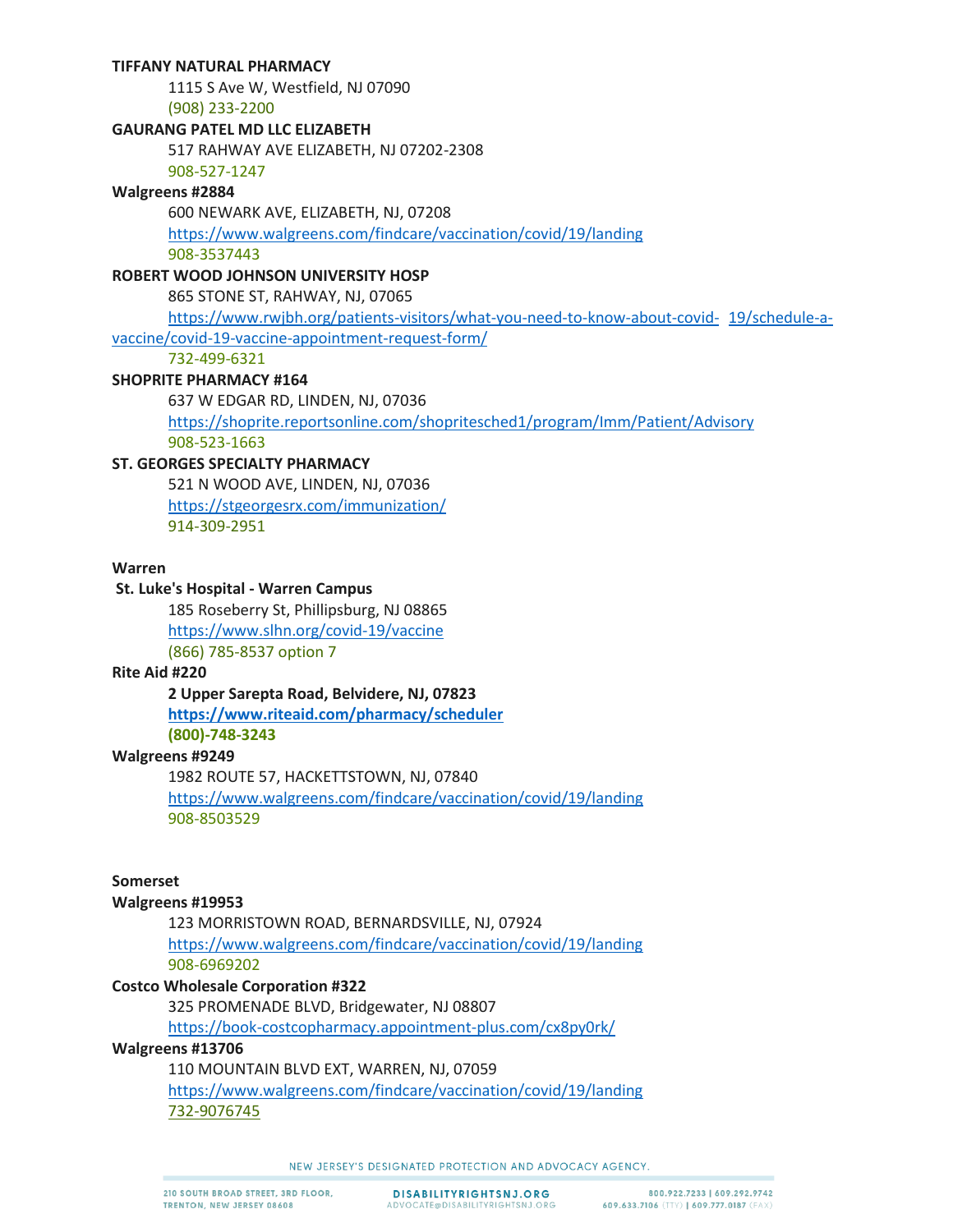### **ShopRite Pharmacy #447**

601 US Highway 206, Hillsborough, NJ 08844

<https://shoprite.reportsonline.com/shopritesched1/program/Imm/patient/advisory>

## **ADVOCARE BASKING RIDGE PEDIATRICS**

150 NORTH FINLEY AVENUE

(908) 766-4660 **RIVERWALK PHARMACY**

665 MARTINSVILLE ROAD Basking Ridge

(908) 312-5353

## **MISRA, MANJU MD PC**

1553 STATE ROUTE 27 STE 2500, SOMERSET, 08873-3982 732-296-9717

## **Camden**

## **Adler's Pharmacy LTC**

100 Dobbs Lane Ste 205 Cherry Hill, NJ 08034

<https://www.picktime.com/437da4c9-e682-4e64-8443-3b21076f1c79>

(856) 685-7264

## **LEAP HEALTH AND WELLNESS CENTER**

130 N. Broadway, 10th Floor, Camden, NJ 08102

856-614-5610

## **EAST CAMDEN MEDICAL PRACTICE**

309 MARLTON AVE Camden

(856) 963-5479

## **PINELANDS PEDIATRICS MEDICINE LLC**

1303 Liberty Place Sicklerville NJ 08081

## 856-885-4854

## **Lifecycles Health Center and Services**

433 N 7th St, Camden, NJ 08102

(856) 288-9115

## **COOPER UNIVERSITY HOSPITAL**

1 COOPER PLZ, CAMDEN, NJ, 08103

[https://www.cooperhealth.org/patients-visitors/coronavirus-covid-19-i](https://www.cooperhealth.org/patients-visitors/coronavirus-covid-19-information/vaccine-information) nformation/vaccine-information

856-342-2339

## **LAN PHARMACY**

5521 WESTFIELD AVE, PENNSAUKEN, NJ, 08110 <https://book-ch.appointment-plus.com/d136mlqe>

856-662-2700

## **MIGUEL'S PHARMACY**

3213 RIVER RD, CAMDEN, NJ, 08105 856-757-2000

## **KENNEDY UNIVERSITY HOSPITALS STRAT**

18 E LAUREL RD, STRATFORD, 08084-1327

856-346-6000

## **ADVOCARE CORNERSTONE PEDIATRICS**

318 N HADDON AVE, HADDONFIELD, 08033

856-428-3746

# **ADVOCARE SOUTH JERSEY PEDIATRIC - C**

1949 MARLTON PIKE E, CHERRY HILL, 08003-2117 856-424-6050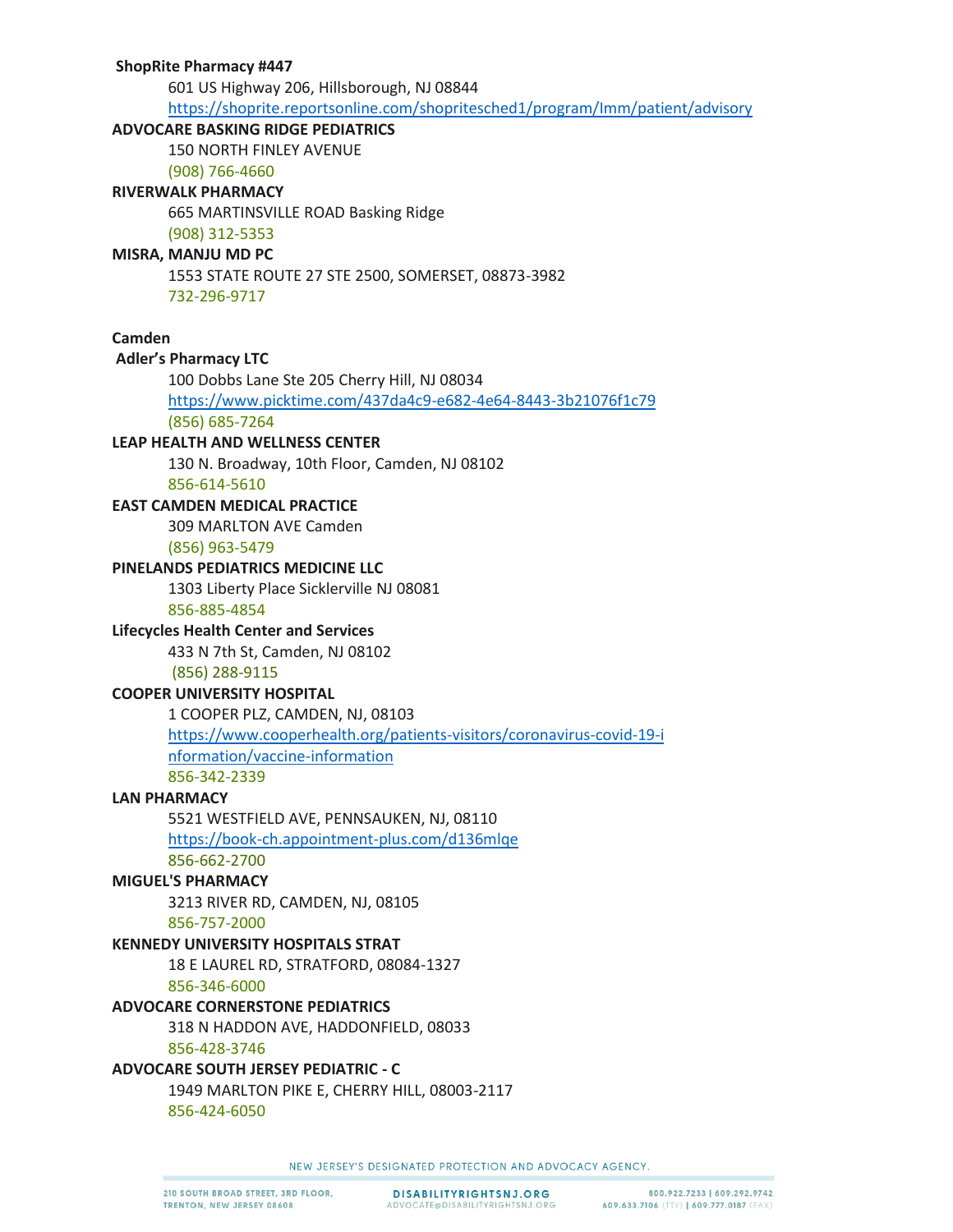| <b>CHOP CARE NETWORK- GIBBSBORO</b>                             |
|-----------------------------------------------------------------|
| 13 S LAKEVIEW DR., GIBBSBORO, 08026-1155                        |
| 856-783-2802                                                    |
| Walgreens #3731                                                 |
| 4601 WESTFIELD AVE, PENNSAUKEN, NJ, 08110                       |
| https://www.walgreens.com/findcare/vaccination/covid/19/landing |
| 856-6633405                                                     |
| <b>Rite Aid #10463</b>                                          |
| 403 Sicklerville Road, Sicklerville, NJ, 08081                  |
| (800)-748-3243                                                  |
| https://www.riteaid.com/pharmacy/scheduler                      |
| <b>Rite Aid #10443</b>                                          |
| 702 Browning Rd, Brooklawn, NJ, 08030                           |
| (800)-748-3243                                                  |
| https://www.riteaid.com/pharmacy/scheduler                      |
| Rite Aid #236                                                   |
| 1360 Blackwood Clementon Rd., Clementon, NJ, 08021              |
| (800)-748-3243                                                  |
| https://www.riteaid.com/pharmacy/scheduler                      |
| Rite Aid #523                                                   |
| 2 South Broadway, Camden, NJ, 08103                             |
| (800)-748-3243                                                  |
| https://www.riteaid.com/pharmacy/scheduler                      |
| Rite Aid #843                                                   |
| 608 North Warwick Road, Somerdale, NJ, 08083                    |
| (800)-748-3243                                                  |
| https://www.riteaid.com/pharmacy/scheduler                      |
| Rite Aid #837                                                   |
| 715 Haddon Avenue, Haddonfield, NJ, 08033                       |
| (800)-748-3243                                                  |
| https://www.riteaid.com/pharmacy/scheduler                      |
| <b>Rite Aid #1321</b>                                           |
| 4902 Westfield Avenue, Pennsauken, NJ, 08110                    |
| $(800) - 748 - 3243$                                            |
| https://www.riteaid.com/pharmacy/scheduler                      |
| <b>Rite Aid #10466</b>                                          |
| 200 Rt. 73 N. Suite 16, West Berlin, NJ, 08091                  |
| (800)-748-3243                                                  |
| https://www.riteaid.com/pharmacy/scheduler                      |
| <b>Rite Aid #10472</b>                                          |
| 7835 Maple Avenue, Pennsauken, NJ, 08109                        |
| (800)-748-3243                                                  |
| https://www.riteaid.com/pharmacy/scheduler                      |
| <b>Rite Aid #10472</b>                                          |
| 7835 Maple Avenue, Pennsauken, NJ, 08109                        |
| (800)-748-3243                                                  |
| https://www.riteaid.com/pharmacy/scheduler                      |
| Walgreens #5984                                                 |
| 8 HADDON AVE, HADDON TOWNSHIP, NJ, 08108                        |
| https://www.walgreens.com/findcare/vaccination/covid/19/landing |
| 856-8697504                                                     |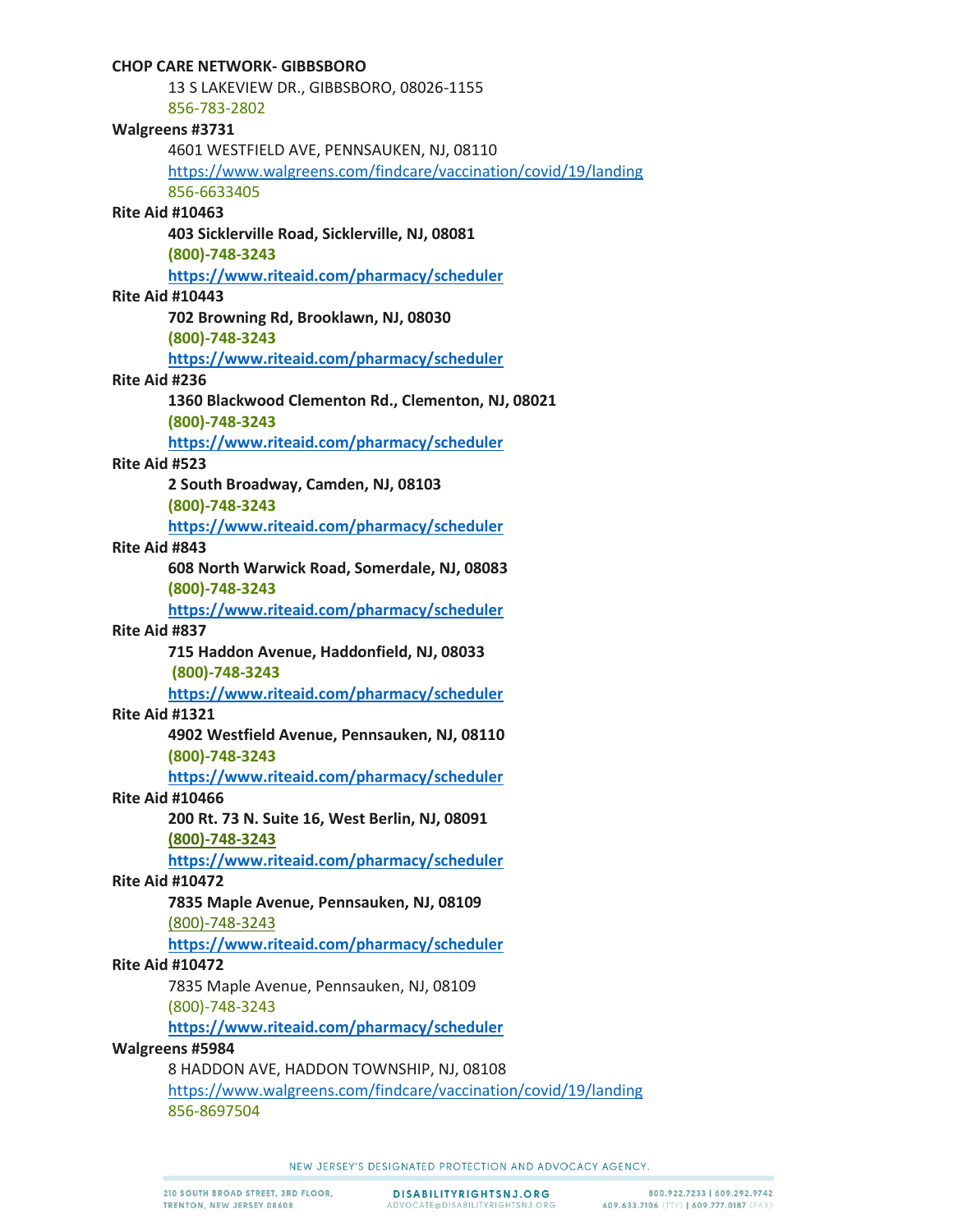1819 MARLTON PIKE W, CHERRY HILL, NJ, 08002 <https://www.walgreens.com/findcare/vaccination/covid/19/landing> 856-6623685

# **Cumberland HOLLY CITY PEDIATRICS, PA** 10 E. Main street Suite A Millville NJ 08332 (856) 825-5932 **Walgreens #10910** 1015 N MAIN RD, VINELAND, NJ, 08360 <https://www.walgreens.com/findcare/vaccination/covid/19/landing> 856-6911465 **Rite Aid #116 907 North High Street, Millville, NJ, 08332 (800)-748-3243 <https://www.riteaid.com/pharmacy/scheduler> Rite Aid #841 52 East Broad Street, Bridgeton, NJ, 08302 <https://www.riteaid.com/pharmacy/scheduler> (800)-748-3243 Rite Aid #10486 1700 East Main Street, Millville, NJ, 08332 (800)-748-3243 <https://www.riteaid.com/pharmacy/scheduler> COMPLETE CARE HEALTH NETWORK COHAN** 30 N PEARL STREET, BRIDGETON, 08302 856-451-4700 **Rite Aid #7822 2791 S Delsea Drive, Vineland, NJ, 08360 (800)-748-3243 <https://www.riteaid.com/pharmacy/scheduler> Rite Aid #10487 7 West Landis Avenue, Vineland, NJ, 08360(800)-748-3243 <https://www.riteaid.com/pharmacy/scheduler> Rite Aid #10488 970 North Main Road, Vineland, NJ, 08360 (800)-748-3243 <https://www.riteaid.com/pharmacy/scheduler> Cape May CHOP Primary Care, Cape May** 1315 South Route 9, Middle Township, NJ 08210 <https://www.chop.edu/covid-19-vaccine-program/children-ages-5-11> (609) 465-6100 **Walgreens #12003** 5000 PARK BLVD, WILDWOOD, NJ, 08260 <https://www.walgreens.com/findcare/vaccination/covid/19/landing> 609-5221291

## **Rite Aid #1258**

3400 New Jersey Avenue, Wildwood, NJ, 08260 **<https://www.riteaid.com/pharmacy/scheduler>**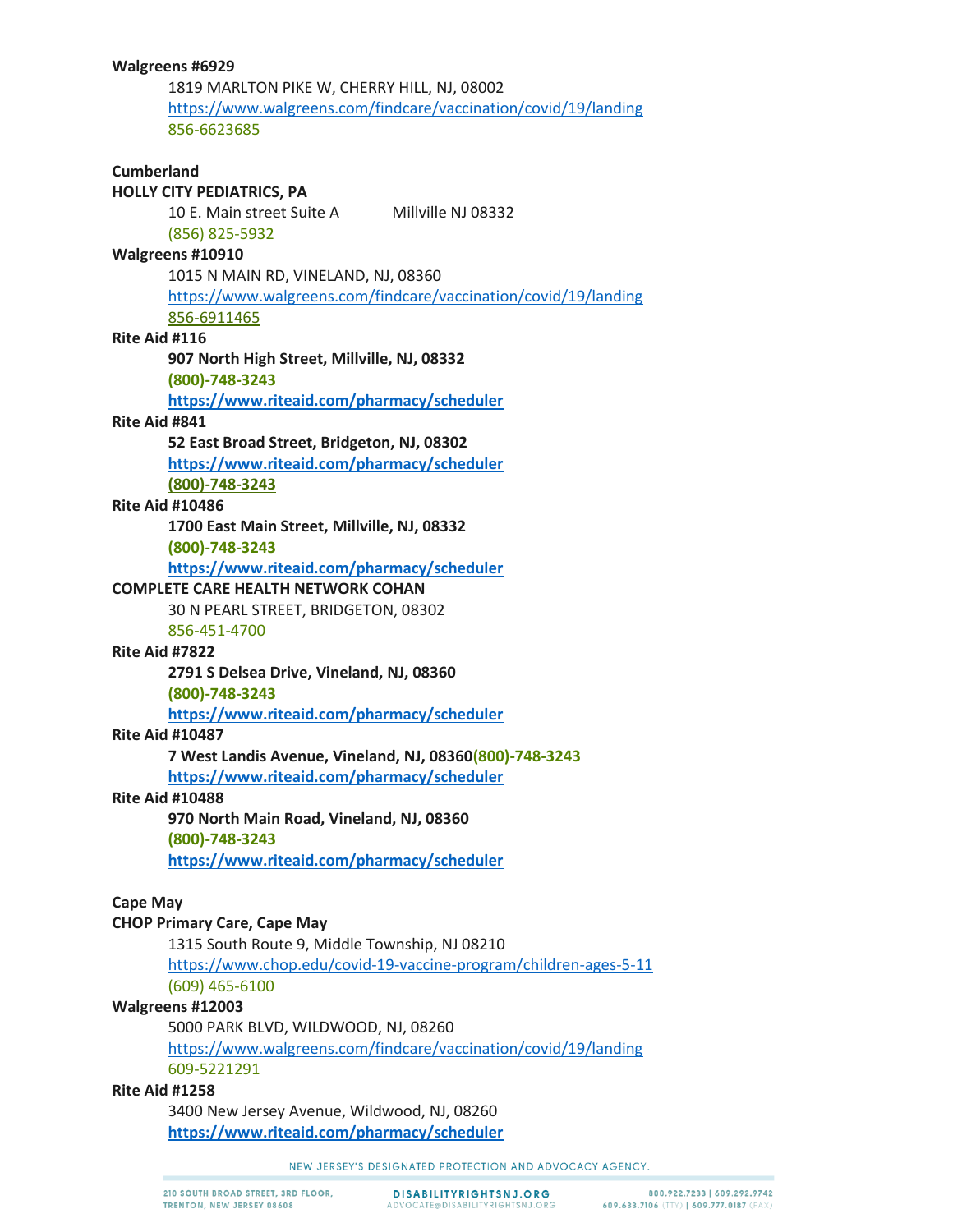# **Sussex NEWTON MEDICAL CENTER - ATLANTIC HE** 175 HIGH ST, NEWTON, NJ, 07860 [https://www.atlantichealth.org/conditions-treatments/coronavirus-covid-19/covid](https://www.atlantichealth.org/conditions-treatments/coronavirus-covid-19/covid-vaccine/schedule.html)vaccine/schedule.html **WELLNESS CENTER PEDIATRICS** 21 LAFAYETTE RD, SPARTA, NJ, 07871 973-726-4455 **NEWTON SPARTA PEDIATRICS** 61 NEWTON SPARTA RD, NEWTON, 07860-2811 973-726-7337 **Sparta Pharmacy** 61 Sparta Ave, Sparta, NJ 07871 **[Covidvaccine.nj.gov](https://covidvaccine.nj.gov/)**. (855) 568-0545 **NORTH COUNTRY PHARMACY** 190 MUNSONHURTS ROAD, FRANKLIN, NJ 07416 **[Covidvaccine.nj.gov](https://covidvaccine.nj.gov/)**. (855) 568-0545 **Rite Aid #10408** 2 Vernon Avenue, Hamburg, NJ, 07419 **<https://www.riteaid.com/pharmacy/scheduler>** (800)-748-3243 **Walgreens #15488** 245 ROUTE 23, FRANKLIN, NJ, 07416 <https://www.walgreens.com/findcare/vaccination/covid/19/landing> 973-8643202 **Walgreens #10439** 126 WATER ST, NEWTON, NJ, 07860 <https://www.walgreens.com/findcare/vaccination/covid/19/landing> 973-3005291 **Walgreens #17742** 47 HOPATCHUNG RD, HOPATCONG, NJ, 07843 <https://www.walgreens.com/findcare/vaccination/covid/19/landing> 973-3985647 **Salem THE MEMORIAL HOSPITAL OF SALEM COUN**

# 310 ROUTE 45, SALEM, NJ, 08079

856-339-6033

#### **Rite Aid #1150**

**435 East Broadway, Salem, NJ, 08079**

**<https://www.riteaid.com/pharmacy/scheduler> (800)-748-3243**

## **Rite Aid #1318**

**130 East Main Street, Penns Grove, NJ, 08069 (800)-748-3243 <https://www.riteaid.com/pharmacy/scheduler>**